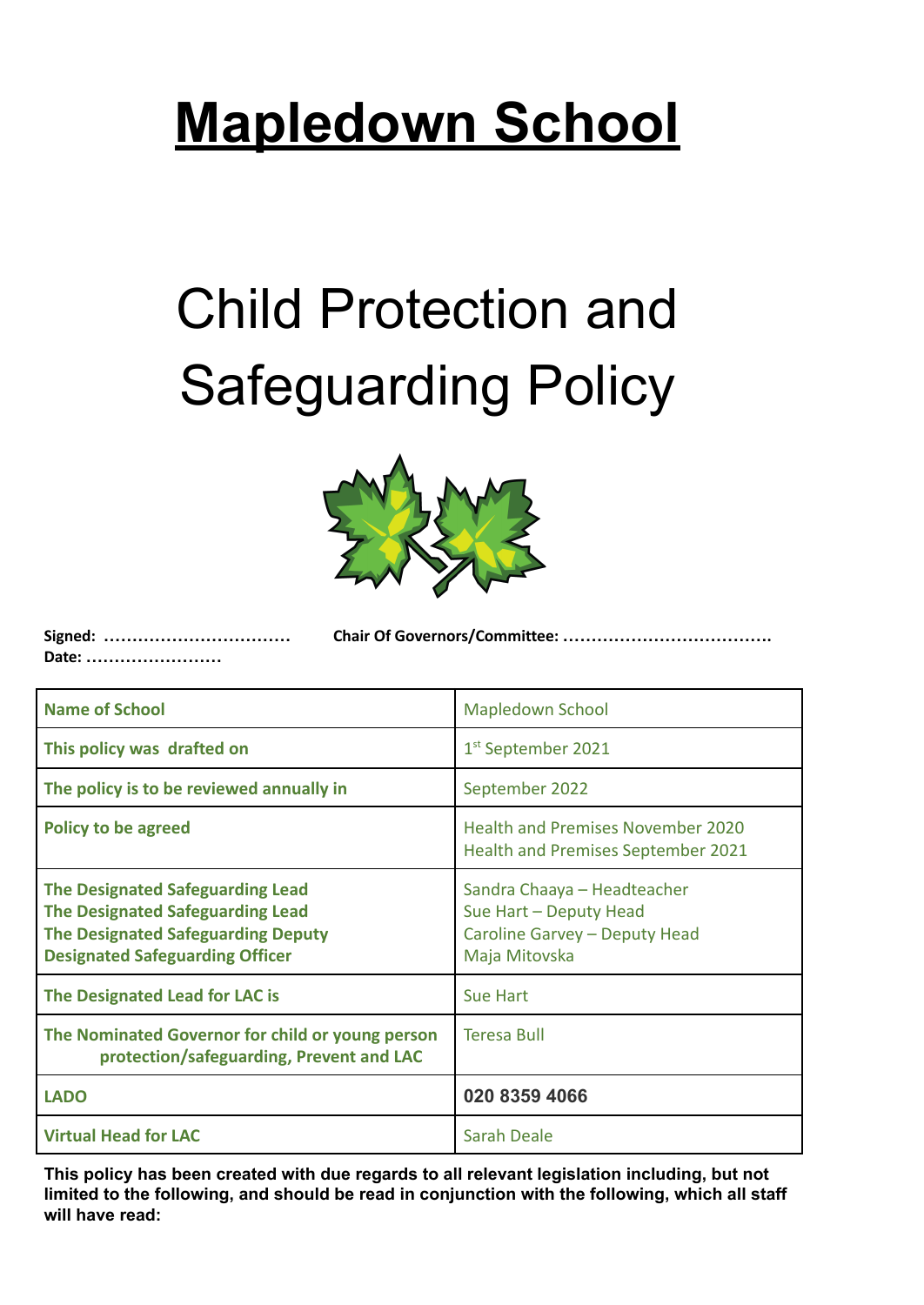(i) *Keeping Children Safe in Education, Part 1: Safeguarding Information for All Staff*, September 2021

(ii) *Working Together to Safeguard Children*, July 2018

(iii) Mapledown School Whistleblowing Policy

(iv) Mapledown School Intimate care and Hygiene Policy

(v) Mapledown School Physical Intervention and Behaviour Policies

(vi) Mapledown School Code of Conduct

(vii) Children's Education Acts 1989 and 2004

(viii) *FGM Mandatory Reporting Process Map* - (Nov 2015)

(ix) Home office guidance - Mandatory reporting of FGM: Procedural information (October 2015)

## **The Policy also takes into account the following guidance:**

*(x) 2018-2021 Children's services Threshold Document (revised draft): A multi-agency guidance, enabling the right conversations, with the right services, at the right time.*

*(xi) Equality Act 2010 and Public Sector Equality Duty*

*(xii) Children and Social Work Act 2017*

*(xiii) Sexual Violence and Sexual Harassment between Children,* May 2018

(xiv) *Information Sharing: Advice for Practitioners providing Safeguarding Services*, DfE, 2015

(xv) *Safeguarding vulnerable Groups Act* 2016

(xvi) *General Data Protection Regulation* (GDPR) and *Data Protection Act* 2018

(xvi) *The Children* (Disqualification) and *Childcare* (Early Years Provision) *Regulations* 2018 and *Disqualification under the Childcare Act* 2006

(xvii) DfE (2015) *The Prevent Duty*

*(xviii) Coronavirus (COVID-19): safeguarding in schools, colleges and other providers, 27.03.2020*

*(xix) Coronavirus (COVID-19): safeguarding in schools, colleges and other providers, 20.05.2020*

*(xx) When to call the Police, Guidance for Schools and Colleges, 2020 [\(WHEN TO CALL](https://www.npcc.police.uk/documents/Children%20and%20Young%20people/When%20to%20call%20police%20guidance%20for%20schools%20and%20colleges.pdf) [THE POLICE\)](https://www.npcc.police.uk/documents/Children%20and%20Young%20people/When%20to%20call%20police%20guidance%20for%20schools%20and%20colleges.pdf)*

## **Schedule for Monitoring & Review**

| This safeguarding and child or young person protection<br>policy was approved by the Health and safety Committee<br>on: | November 2020                                                                                         |
|-------------------------------------------------------------------------------------------------------------------------|-------------------------------------------------------------------------------------------------------|
| The implementation of this policy will be monitored by the                                                              | Senior Leadership Team                                                                                |
| Monitoring will take place at regular intervals:                                                                        | Date for review: November 2018<br>November 2019<br>March 2020<br>September 2020<br>September 2021     |
| Should a serious incident take place, the following external<br>persons/agencies should be informed                     | 0-25 Barnet's Disability Service, MASH,<br>Barnet LADO if it concerns an adult's<br>behaviour, police |

#### **Appendices**

- a) [Safeguarding](#page-31-0) Reporting Process
- b) Contacts and Advice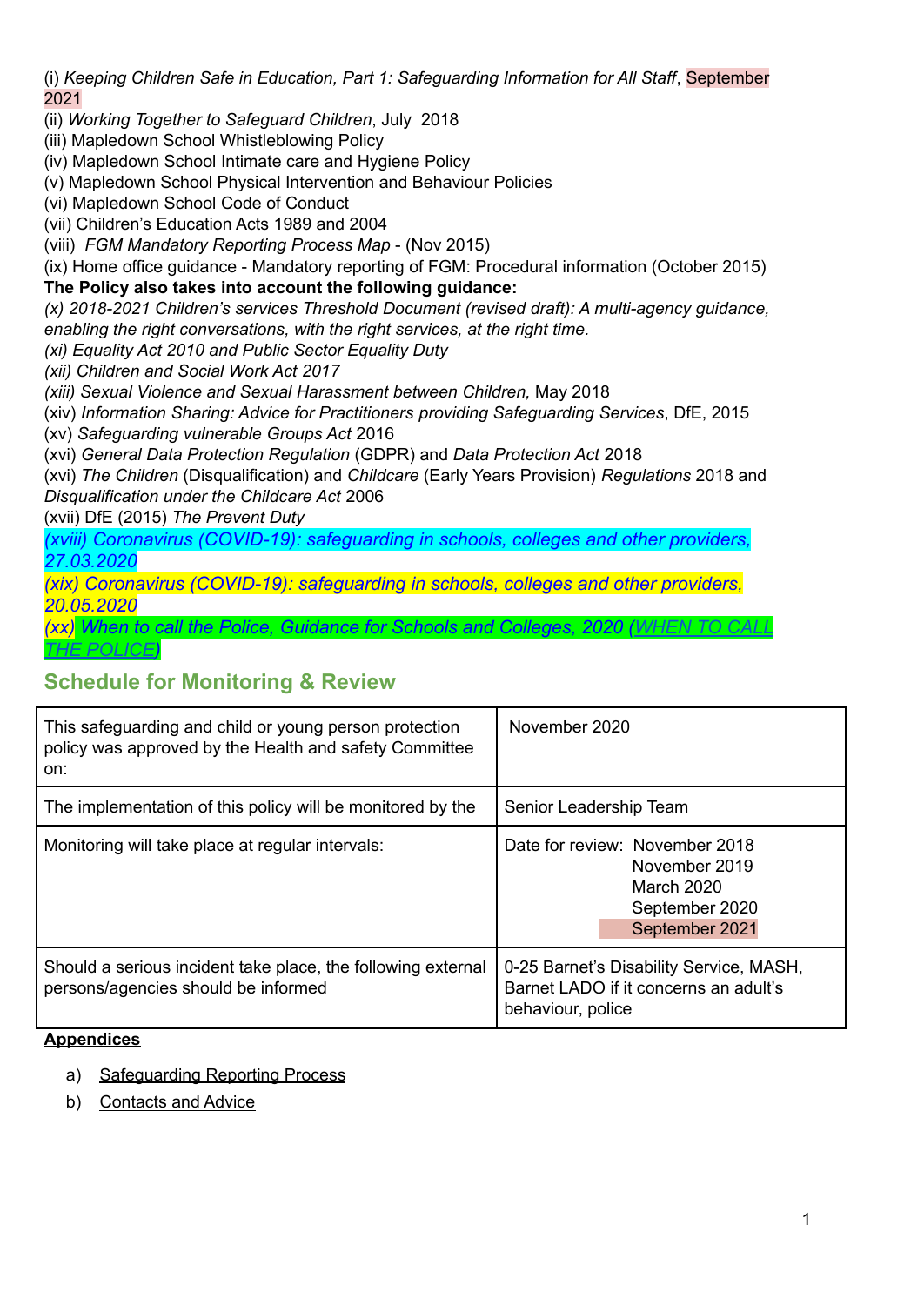# **Scope of this Policy**

This policy applies to all members of the school community (including staff, students/pupils, volunteers, parents/carers, visitors)

## **INTRODUCTION**

Our safeguarding policy cannot be separated from the general ethos of the school, which is to ensure that our students are treated with respect and dignity, taught to treat each other with respect, feel safe, have a voice, and are listened to. Safeguarding and promoting the welfare of children is **everyone's** responsibility.

The governors and staff of Mapledown School fully recognise the contribution it makes to safeguarding children and young people. We recognise that all members of staff, including volunteers, have a full and active part to play in protecting our pupils from harm. They also recognise the responsibilities and duty placed upon them to have arrangements to safeguard and promote the welfare of all pupils at the school. Therefore **all staff, including volunteers, have a full and active part to play in protecting pupils from harm in accordance with Section 175 of the Education Act 2002. All staff should be aware of the process of making referrals to children's social care and for statutory assessment under the Children Act 1989, especially section 17 (Children in need) and section 47 (a child or young person suffering, or likely to suffer, significant harm) that may follow a referral, along with the role they might be expected to play in such assessments (see Guidance on Reporting).**

All staff and Governors believe that our school should provide a caring, positive, safe and stimulating environment which promotes the social, physical and moral development of the individual child or young person.

The school recognises its responsibilities and duties to report Child Protection concerns to the social work service within Barnet's 0-25 Disability Service and to assist them in Child Protection enquiries and in supporting Children in Need.

This policy is in line with the London Child Protection Procedures 2015 (5<sup>th</sup> edition), Working Together to Safeguard Children July 2018 and Keeping Children Safe in Education September 2021.

The school will raise Child Protection concerns with parents / carers at the earliest appropriate opportunity, and work in partnership with them and other agencies to improve outcomes.

The school will ensure that all staff are provided with the appropriate training in Child Protection issues, as recommended in the guidance. In particular, designated members of staff will be released to attend the necessary enhanced training courses to enable them to carry out their role effectively.

All staff are required to read this policy carefully and to be aware of their role in these processes. All new staff will have the opportunity to discuss safeguarding requirements and this policy during their induction process.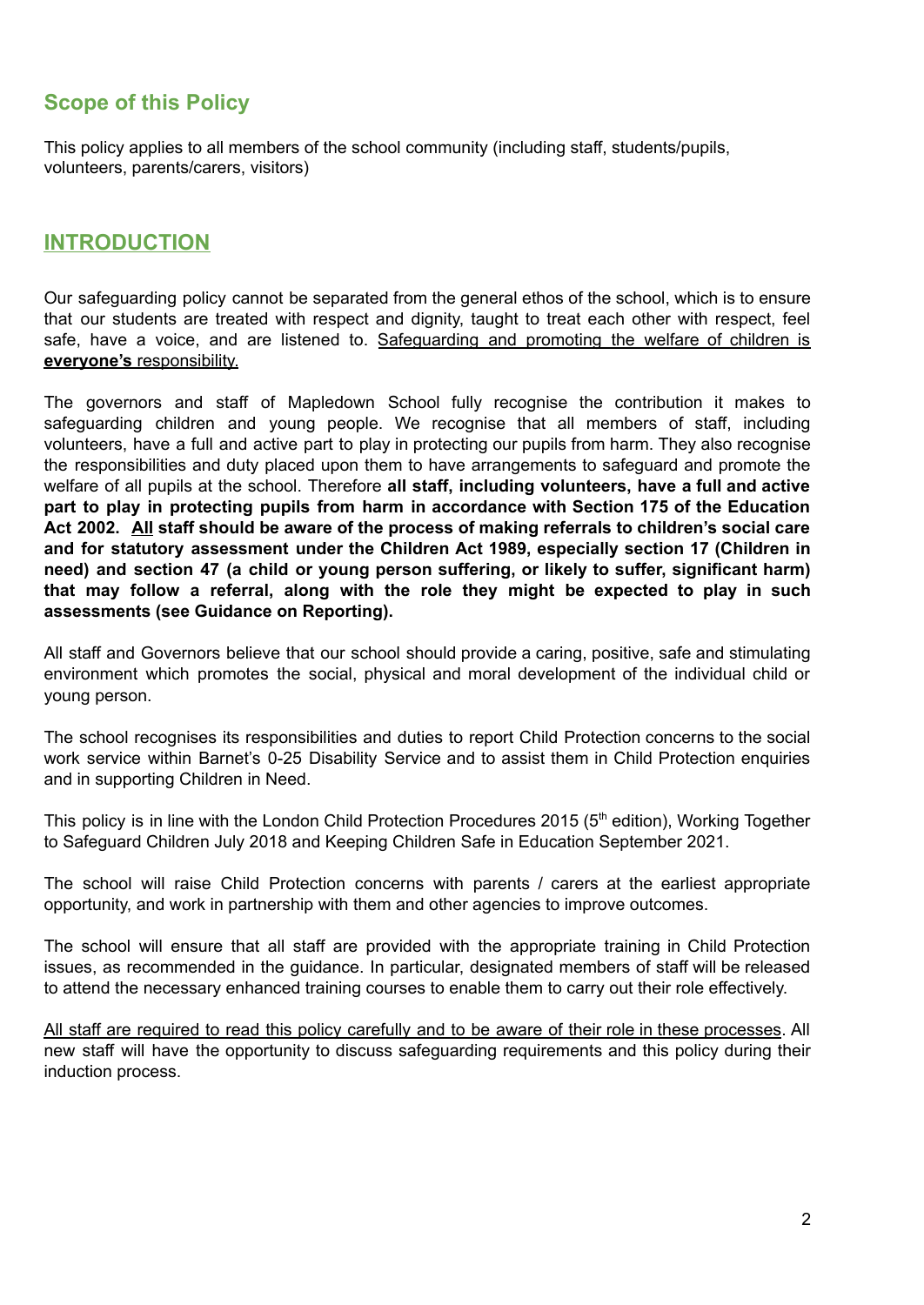# **AIM OF THE POLICY:**

- 1. To raise awareness of all school staff of the need to safeguard all children and young people and of their responsibilities in identifying and reporting possible cases of abuse.
- 2. To emphasise the need for good communication between all members of staff in matters relating to child or young person protection.
- 3. To develop a structured procedure within the school which will be followed by all members of the school community in cases of suspected abuse.
- 4. To provide a systematic means of monitoring pupils known or thought to be at risk of significant harm.
- 5. To work openly and in partnership with parents in relation to child protection concerns.
- 6. To support all pupils' development in ways that will foster security, confidence and independence.
- 7. To promote safe practice and challenge poor and unsafe practice.
- 8. To further develop and promote effective working relationships with other agencies involved with safeguarding and promoting the welfare of children, especially with Children's Social Services and the Police.
- 9. To ensure that all adults working within our school have been checked as to their suitability to work with children, in line with current guidance.
- 10. To integrate opportunities into the curriculum for children and young people to develop the skills they need to recognise and stay safe from abuse, allowing for continuity and progression through the key stages.
- 11. To take account of and inform policy in related areas, such as anti-bullying; e-safety; discipline and behaviour; health and safety; missing children; child sexual exploitation; positive handling and physical intervention procedures; procedures for dealing with allegations against staff and recruitment practice.

## **DEFINITIONS:**

Child abuse is taken to refer to any child under 18 years who, through the actions of adults (with a caring role for that child or young person) or their failure to act, has suffered or is at risk of suffering significant harm. Students above 18 at Mapledown School will also be included in that category as they are deemed vulnerable and at risk, and Designated Leads will liaise with the adults' social worker team in Barnet's 0-25 Disability Service.

#### **For the purposes of this policy, "safeguarding and protecting the welfare of children" is defined as:**

- Protecting pupils from maltreatment.
- Preventing the impairment of pupils' mental and physical health or development.
- Ensuring that pupils grow up in circumstances consistent with the provision of safe and effective care.
- Taking action to enable all pupils to have the best outcomes.

Abuse is broadly divided into four categories:- Neglect, Physical Injury, Sexual Abuse and Emotional Abuse. Brief definitions are given below.

● **Neglect** is a pattern of failing to provide for a child's basic needs, whether it be adequate food, clothing, hygiene, supervision or shelter. This persistent failure to meet a child or young person's basic physical and/or psychological needs, likely to result in the serious impairment of the child or young person's health or development. It may involve a parent or carer failing to protect a child from physical harm or danger or the failure to ensure access to appropriate medical care and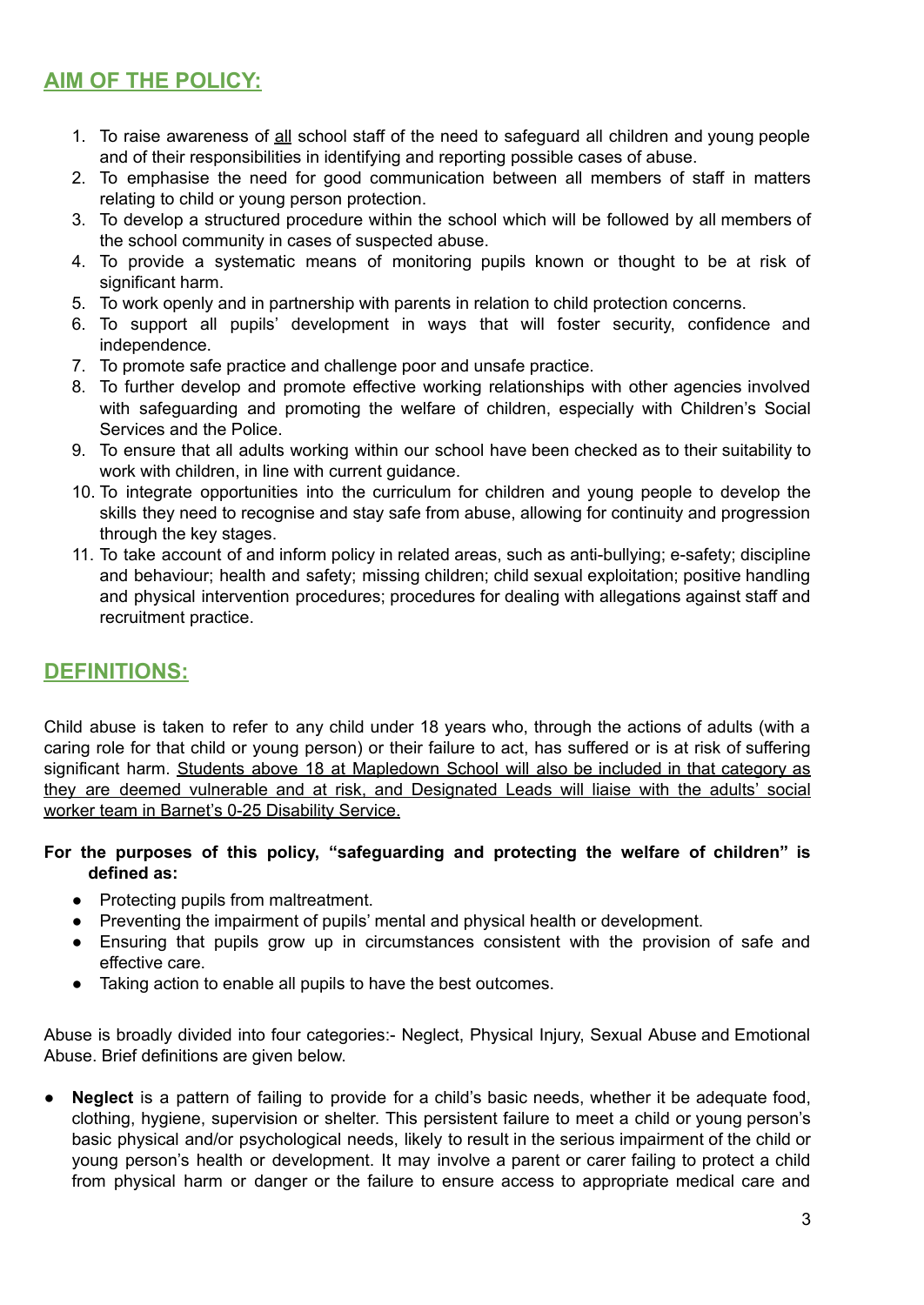treatment. It may also include neglect of, or unresponsiveness to a child's basic emotional needs. Children who are neglected often also suffer from other types of abuse. Neglect may also occur if a parent becomes physically or mentally unable to care for a child or young person. A parent may also have an addiction to alcohol or drugs, which could impair their ability to keep a child or young person safe or result in them prioritising buying substances, over food, clothing or warmth for their child.

- **Physical abuse** is deliberately physically hurting a child. It may involve hitting, shaking, throwing, poisoning, burning or scalding, drowning, suffocating or otherwise causing physical harm to a child. Physical harm may also be caused when a parent or carer feigns the symptoms of, or deliberately causes ill health to a child who they are looking after. This situation is now known as illness fabricated or induced by a carer. Physical abuse can happen in any family, but children are more at risk if their parents or carers have issues with substance abuse or mental health, or if they live in a home where there is domestic abuse. Babies and children with a disability have a higher risk of suffering physical abuse. Physical abuse can also happen outside of the family environment.
- **Sexual abuse** is any sexual activity with a child. Many children and young people who are victims of sexual abuse do not recognise themselves as such. A child or young person may not understand what is happening and may not even understand that it is wrong. Sexual abuse can have a long-term impact on mental health. It may involve forcing or enticing a child or a young person to take part in sexual activities, whether or not the child or young person is aware of what is happening. The activities may involve physical contact, including penetrative (e,g rape or oral sex) or non-penetrative acts. They may include non-contact activities, such as involving children in looking at pornographic material or watching sexual activities or encouraging children to behave in sexually inappropriate ways. They may also include grooming a child or young person in preparation for abuse (including via the internet). Sexual abuse is not solely perpetrated by adult males; women can commit acts of sexual abuse, as can other children.
- **Emotional abuse** is the persistent emotional ill treatment of child, such as to cause severe and persistent adverse effects on the child or young person's emotional development. It is also sometimes called psychological abuse. Although the effects of emotional abuse may take a long time to be recognisable, school staff will be in a position to observe it, for example in the way that a parent interacts with their child. Emotional abuse may involve conveying to children that they are worthless or unloved, inadequate or valued only insofar as they meet the needs of the other person. It may include not giving a child or young person opportunities to express their views, deliberately silencing them or 'making fun' of what they say or how they communicate. It may feature age or developmentally inappropriate expectations being imposed on children. It may involve causing children to frequently feel frightened or in danger, or the exploitation or corruption of children. Some level of emotional abuse is involved in all types of ill treatment of a child or young person although it may occur alone.

It is important to recognise that many children will be living (or may have lived) in families where **Domestic Abuse** is a factor, and that these situations have a harmful impact on children emotionally, as well as placing them at risk of physical harm. In some cases, a child or young person may blame themselves for the abuse or may have had to leave the family home as a result. **All children** can **witness** and be adversely affected by domestic abuse in the context of their home life, where domestic abuse occurs between family members. The definition of Domestic abuse is below:

*Any incident or pattern of incidents of controlling, coercive or threatening behaviour, violence or abuse between those aged 16 or over who are or have been intimate partners or family members regardless of gender or sexuality. The abuse can encompass, but is not limited to: psychological; physical; sexual; financial; and emotional.*

**Operation Encompass** operates within police forces and ensures that when the police are called to an incident of domestic abuse, where there are children in the household who have experienced the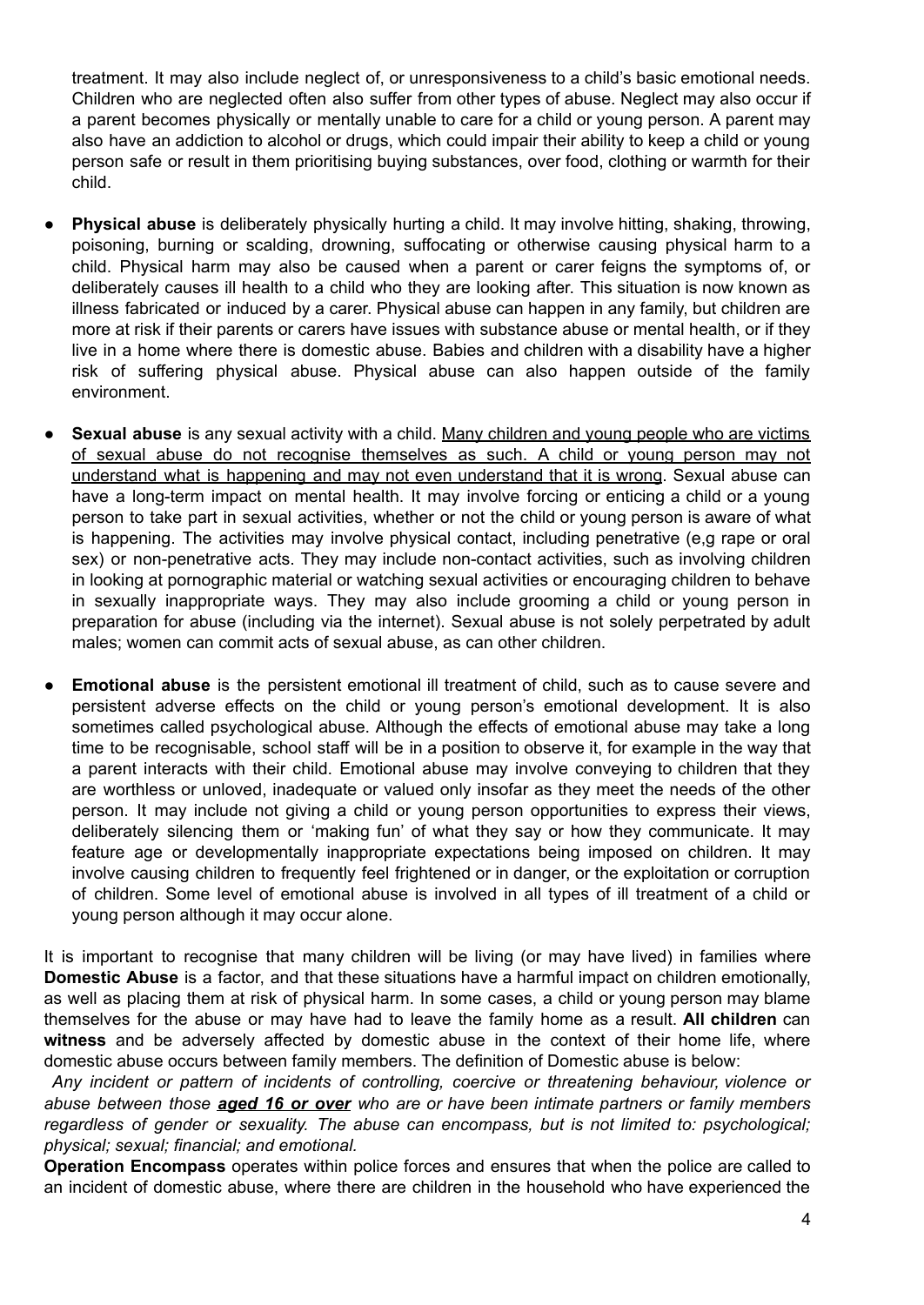domestic incident, they inform the key adult in school (usually the DSL) before the child or young person arrives in school the next day. This enables the school to have up to date information about the child or young person's circumstances and can enable support to be given to the child or young person according to their needs.

**Refuge** runs the **National Domestic Abuse Helpline**, which can be called free of charge and in confidence, 24 hours a day on 0800 2000 247. Its website also provides guidance and support for potential victims, as well as for those who are worried about friends and loved ones.

**Child sexual exploitation (CSE) and Child Criminal Exploitation (CCE)** are "*forms of abuse and both occur where an individual or group takes advantage of an imbalance in power to coerce,* manipulate or deceive a child into sexual or criminal activity. Whilst age may be the most obvious, this *power can also be due to a range of other factors including gender, sexual identity, cognitive ability, physical strength, status, access to economic or other resources*" (DfE definition, September 21).

**Child sexual exploitation (CSE)** is '*a form of child sexual abuse. It occurs where an individual or group takes advantage of an imbalance of power to coerce, manipulate or deceive a child or young person under the age of 18 into sexual activity (a) in exchange for something the victim needs or wants, and/or (b) for the financial advantage or increased status of the perpetrator or facilitator. The victim may have been sexually exploited even if the sexual activity appears consensual.*' (DfE definition, September 2021).

CSE :

- involves exploitative situations, contexts and relationships where young people receive something (for example food, accommodation, drugs, alcohol, gifts, money or in some cases simply affection) as a result of engaging in sexual activities.
- can involve violent, humiliating and degrading sexual assaults.
- can take many forms ranging from the seemingly 'consensual' relationship where sex is exchanged for affection or gifts, to serious organised crime by gangs and groups. The perpetrator always holds some kind of power over the victim which increases as the exploitative relationship develops.
- involves varying degrees of coercion, intimidation or enticement, including unwanted pressure from peers to have sex, sexual bullying including cyberbullying and grooming.
- does not always involve physical contact, it can also occur through the use of technology
- can affect any child or young person (male or female) under the age of 18, including 16 and 17 year olds who can legally consent to have sex.
- It can include both contact and non-contact sexual activity and may occur without the child or young person's immediate knowledge (i.e. through others copying videos or images they have created and posted on social media).
- it is also important to recognise that some young people who are being sexually exploited do not exhibit any external signs of this abuse.

A significant number of children who are victims of CSE go missing from home, care and education.

**Criminal exploitation of children (CCE):** Criminal exploitation of children is a geographically widespread form of harm. Like other forms of abuse, CCE:

- can affect any child or young person (male or female) under the age of 18
- can affect any vulnerable adult over the age 18
- can still be exploitation even if the activity appears consensual
- can involve force and/or enticement-based methods of compliance and is often accompanied by violence or threat of violence
- does not always involve physical contact, it can also occur through the use of technology
- can include children being forced to shoplift or pickpocket, or to threaten other young people, work in cannabis factories, being coerced into moving drugs or money across the country (county lines - drug (primarily crack cocaine and heroin) networks or gangs groom and exploit children and young people to carry drugs and money from urban areas to suburban and rural areas, market and seaside towns, using dedicated mobile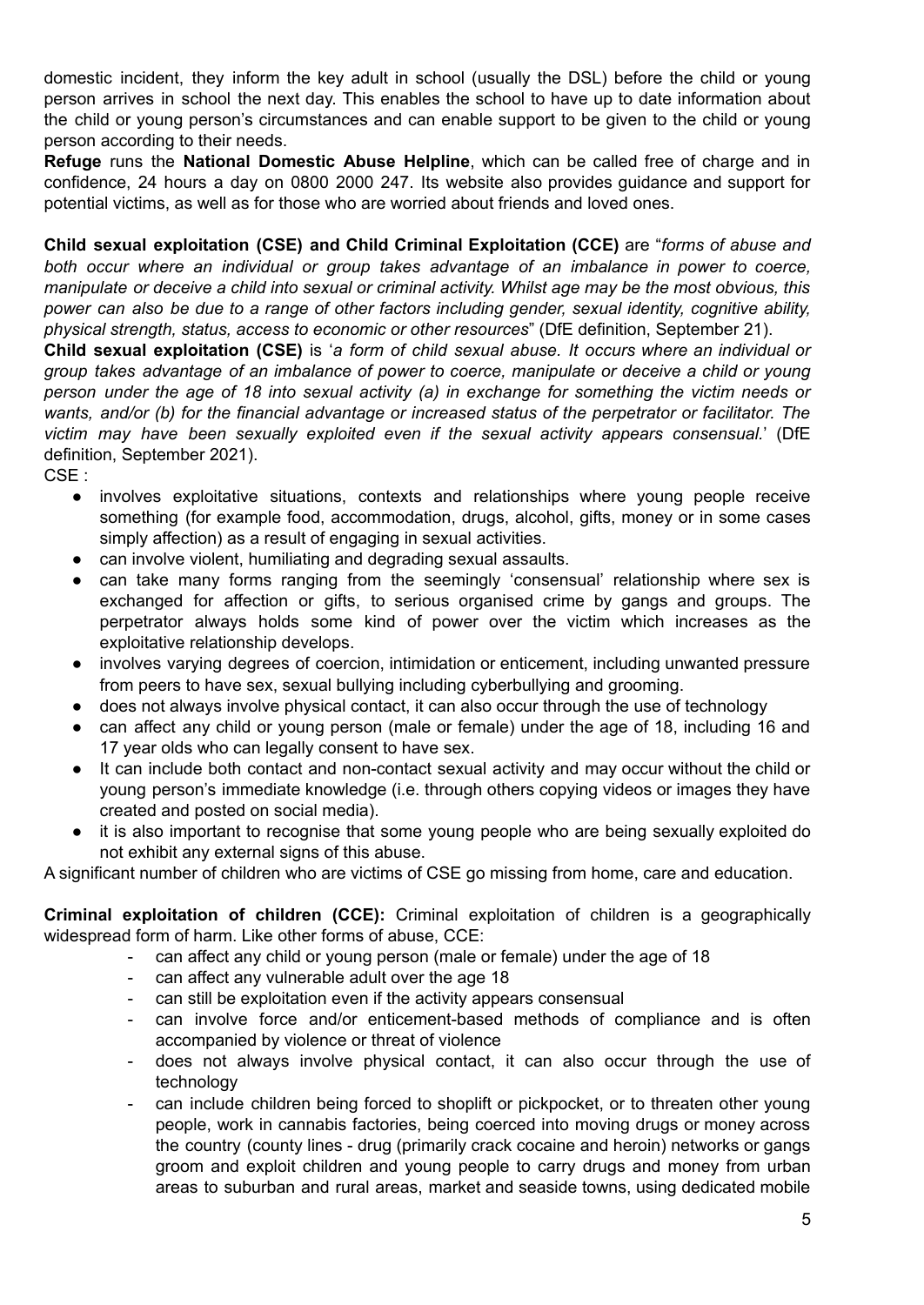phone lines or other forms of "deal line"). Key to identifying potential involvement in county lines are missing episodes, when the victim may have been trafficked for the purpose of transporting drugs and a referral to the National Referral Mechanism should take place.

- Children can be targeted and recruited into county lines in a number of locations including schools, pupil referral units, special schools, children's homes and care homes.
- can be perpetrated by individuals or groups, males or females, and young people and adults
- is typified by some form of power imbalance, *to coerce, control, manipulate or deceive a child or young person into any criminal activity (a) in exchange for something the victim needs or wants, and/or (b) for the financial or other advantage of the perpetrator/facilitator and/or (c) through violence or the threat of violence. The victim may have been criminally exploited even if the activity appears consensual*" (DfE definition, September 20), in favour of those perpetrating the exploitation. Whilst age may be the most obvious, this power imbalance can also be due to a range of other factors including gender, cognitive ability, physical strength, status and access to economic or other resources.

**So called "Honour based violence"**(HBV): So called "honour-based" violence encompasses crimes which have been committed to protect or defend the honour of the family and/or the community, including Female Genital Mutilation (FGM - see below), forced marriage, and practices such as breast ironing. Abuse committed in the context of preserving "honour" often involves a wider network of family or community pressure and can involve multiple perpetrators. It is important to be aware of these dynamics and additional risk factors when deciding what form of safeguarding action to take (DfE, KCSIE, 2020). All forms of so called HBV are abuse (regardless of the motivation) and should be handled and escalated as such. If in any doubt, staff should speak to the Designated Safeguarding Leads. Professionals in all agencies, and individuals and groups in relevant communities, need to be alert to the possibility of a child or young person being at risk of HBV, or already having suffered HBV. If staff have a concern regarding a child or young person that might be at risk of HBV, they should activate school's and local safeguarding procedures, ensuring that Designated Safeguarding Leads use the LA's protocol for multi-agency liaison with police and Children's social care.

**Female Genital Mutilation (FGM):** professionals in all agencies, and individuals and groups in relevant communities, need to be alert to the possibility of a girl being at risk of FGM, or already having suffered FGM. There is a range of potential indicators that a child or young person may be at risk of FGM, which individually may not indicate risk but if there are two or more indicators present this could signal a risk to the child or young person. Victims of FGM are likely to come from a community that is known to practise FGM. Professionals should note that girls at risk of FGM may not yet be aware of the practice or that it may be conducted on them, so sensitivity should always be shown when approaching the subject. FGM comprises all procedures involving partial or total removal of the external female genitalia or other injury to the female genital organs. It is illegal in the UK and a form of child abuse with long-lasting harmful consequences. Where FGM has taken place, since October 2015 there has been a mandatory reporting duty placed on **teachers**.

We will consider a pupil at Mapledown at risk of FGM if they have a number of these risk factors:

- They come from a culture where it is common practice.
- They have been withdrawn from PSHE sessions.
- Parents or child states they are taking an extended holiday and they are from a country or region where FGM is culturally a common practice.
- Parents or child states they are taking their daughter to a country or region where FGM is culturally a common practice.
- Mother or siblings have had FGM.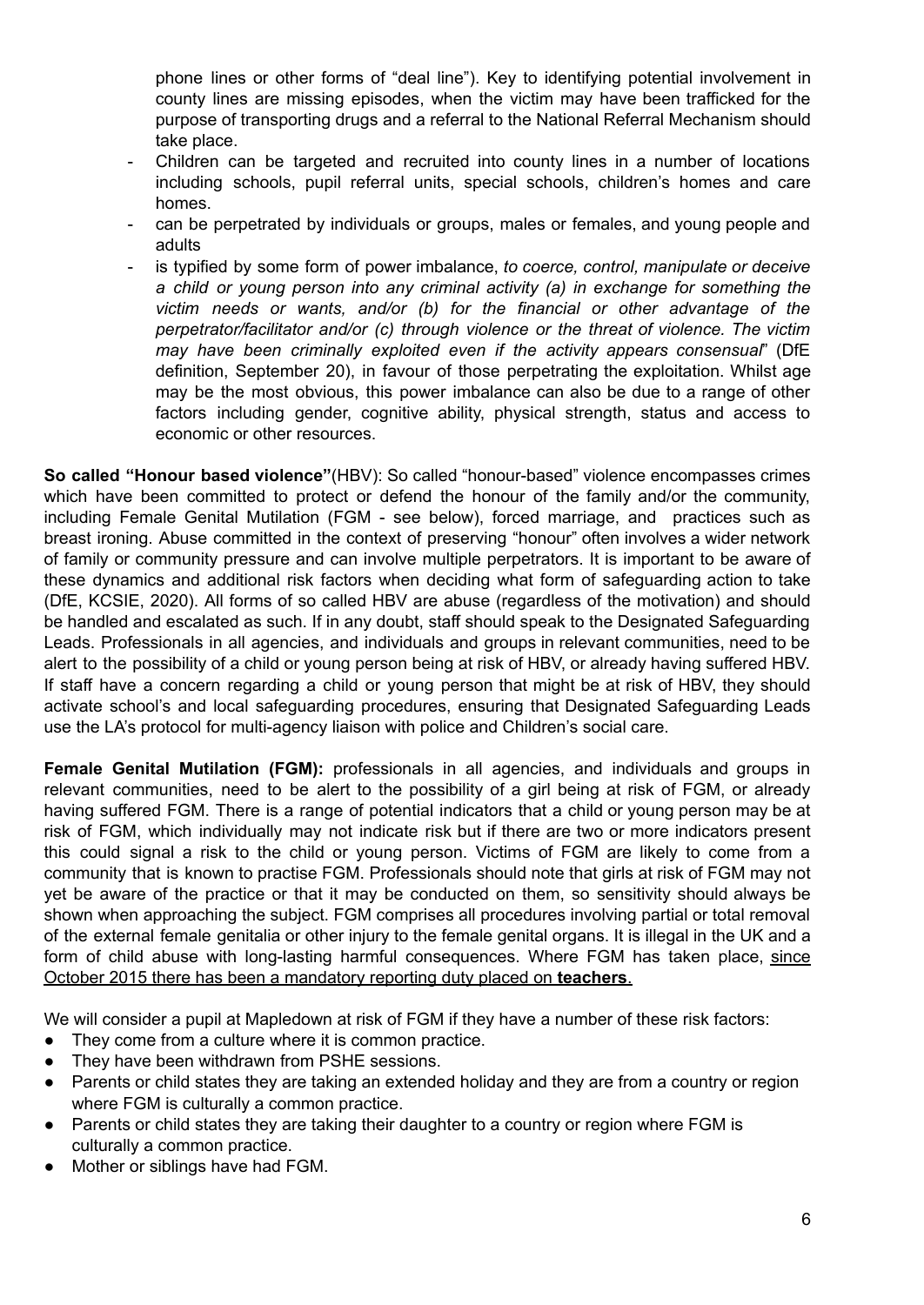- Pupil confides to a professional about an impending 'special procedure' or special holiday or ceremony that may involve relatives who come from a country or region where FGM is culturally a common practice.
- Mother who has had FGM requesting re-infibulation after de-infibulation.
- A professional hears reference to FGM.

If we identify a pupil is at risk or suspect she has already been subjected to FGM, we will follow our standard safeguarding procedures and inform Social Services and the Police.

## **Please see Appendices for the Process Map Mapledown school will follow.**

Teachers **must** personally report to the police **(by calling 101)** cases where they discover that an act of FGM appears to have been carried out, and discuss with the school's Designated Safeguarding Lead if they suspect it has been carried out or a child or young person is at risk. **The safeguarding leads will also contact the Barnet MASH on 020 8359 4066.**

**Children Who Go Missing From Home or Care** are particularly vulnerable and may be at significant risk at times. The immediate risks associated with going missing include:

- No means of support or legitimate income leading to high risk activities
- Involvement in criminal activities
- Victim of Abuse
- Victim of crime, for example through sexual assault and exploitation
- Alcohol/substance misuse
- Deterioration of physical and mental health
- Missing out on schooling and education
- Increased vulnerability

Longer-term risks include:

- Long-term drug dependency / alcohol dependency
- Crime
- Homelessness
- Disengagement from education
- Child sexual exploitation
- Poor physical and/or mental health.

**Children missing from education:** All children, regardless of their circumstances, are entitled to full-time education which is suitable to their age, ability, aptitude and any other special educational needs they may have. A child or young person going missing from education is a potential indicator of neglect. School staff should follow the school's procedures for unauthorised absence and for dealing with children that go missing from education, particularly on repeat occasions, to help identify the risk of abuse and neglect, including sexual exploitation, and to help prevent the risk of their going missing in future.

Mapledown school will inform the Local Authority of any pupil who fails to attend school regularly, or has been absent without the school's permission for a continuous period of 10 school days or more. We aim to hold more than one emergency number for all our pupils (parents and carers are asked to provide three emergency contacts). This is good practice to give the school additional options to make contact with a responsible adult when a child or young person missing education is also identified as a welfare and / or safeguarding concern.

**Peer on Peer Abuse**: All staff should be aware that safeguarding issues can manifest themselves via peer on peer abuse. This is most likely to include, but may not be limited to:

- Bullying (including cyber-bullying)
- abuse in intimate personal relationships with peers
- Physical abuse such as hitting, kicking, shaking, biting, hair pulling, or otherwise causing physical harm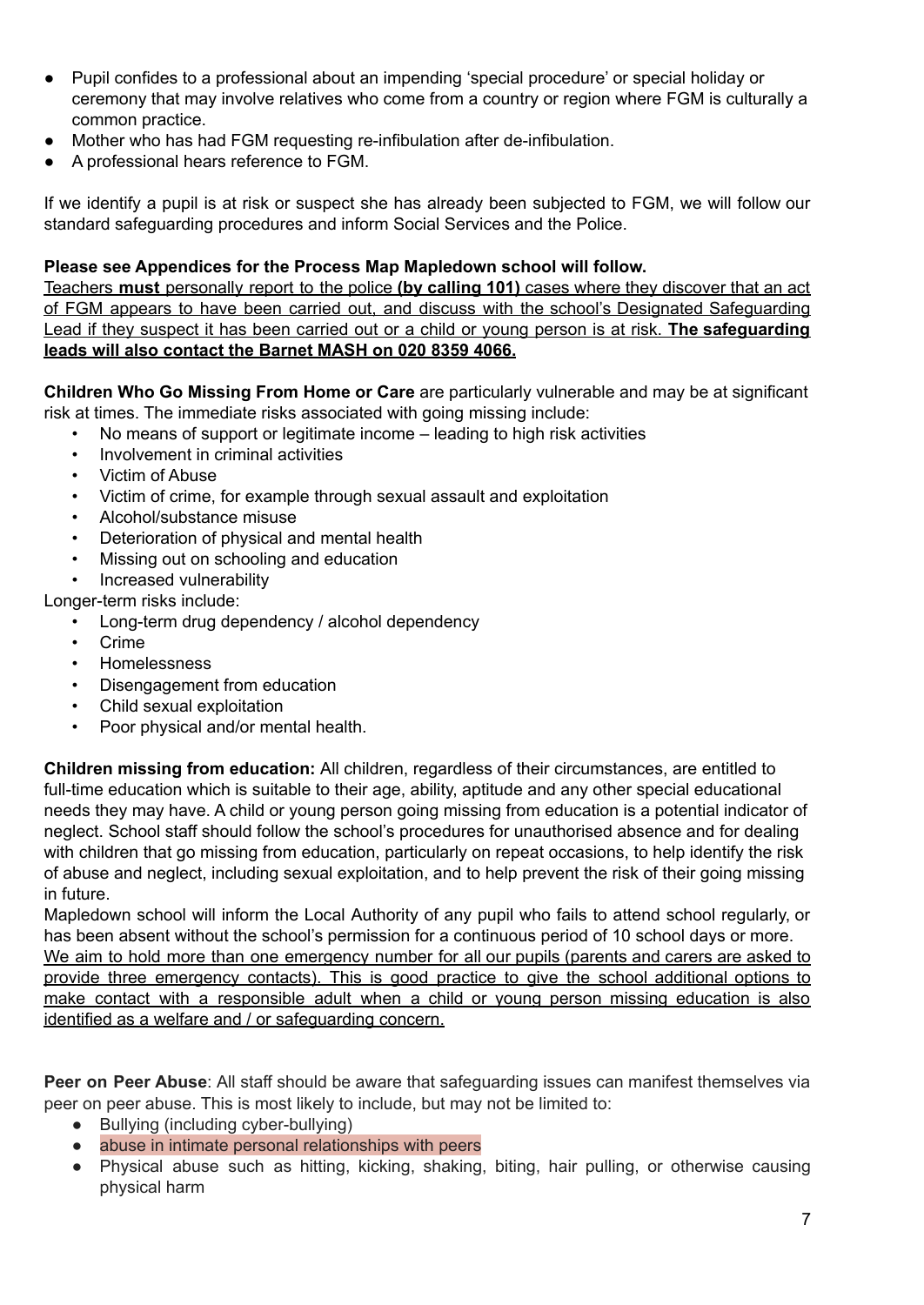- Sexual violence and sexual harassment
- Sexting (also known as youth produced sexual imagery)
- initiation/hazing type violence and rituals

If an allegation is made, all staff should be able to reassure victims that they are being taken seriously and that they will be supported and kept safe. A victim should never be given the impression that they are creating a problem by reporting abuse, sexual violence or sexual harassment. Nor should a victim ever be made to feel ashamed for making a report.

**Upskirting:** All staff should be aware that 'upskirting' is now a criminal offence. Upskirting is defined as "taking a picture under a person's clothing (not necessarily a skirt) without them knowing, with the intention of viewing their genitals or buttocks (with or without underwear) to obtain sexual gratification, or cause the victim humiliation, distress or alarm. Anyone of any gender can be a victim" (DfE, KCSIE annex A, 2021)

**Serious crime:** All staff should be aware of indicators which may signal that children are at risk from, or are involved with serious crime. These may include increased absence from school, a change in friendships or relationships with older individuals or groups, a significant decline in performance, signs of self-harm or a significant change in well-being, or signs of assaults or unexplained injuries. Unexplained gifts or new possessions could also indicate that children have been approached by, or are involved with individuals associated with criminal networks or gangs (DfE, KCSIE Annex A, 2021). All staff should be aware of the associated risks and understand the measures in place to measure these. Advice for schools and colleges are provided in the Home Office's Preventing youth violence and gang involvement and its criminal exploitation of children and young adults: county lines guidance (DfE, KCSIE part a, 2021).

## **Signs and Indicators of abuse**

- Child or young person Abuse can present in many different ways. In simple terms there may be physical evidence such as unexplained marks or bruises, or in their presentation or appearance such as weight loss. Children may present with clothes which are ill-fitting and / or dirty, or have consistently poor hygiene. They may display a sudden lack of concentration and learning, or they may appear tired or hungry. They may flinch at sudden movements or shy away from being touched. They may be concerned about younger siblings without being able to explain why.
- There may be behavioural evidence such as reluctance to change for P.E, becoming aggressive or withdrawn, falling out with friends. Children may become challenging, disruptive, withdrawn or clingy.
- They may display knowledge or interest in sexual acts inappropriate to their age, or use sexual language. They may ask others to behave sexually or play sexual games. They may have sexual health problems, including soreness in the genital and anal areas, sexually transmitted infection or underage pregnancy.
- A child or young person may disclose abuse, they may do this directly by telling you what happened or indirectly by telling friends or by asking for advice about a situation, say involving another person.
- Children may make strong efforts to avoid specific family members or friends, without an obvious reason. They may talk about being left home alone, with inappropriate carers or strangers.
- In school you may particularly notice changes in presentation, behaviour, friendships, application to study etc. Staff may also notice concerns and behaviour changes with adults within the setting, including staff and parents/carers.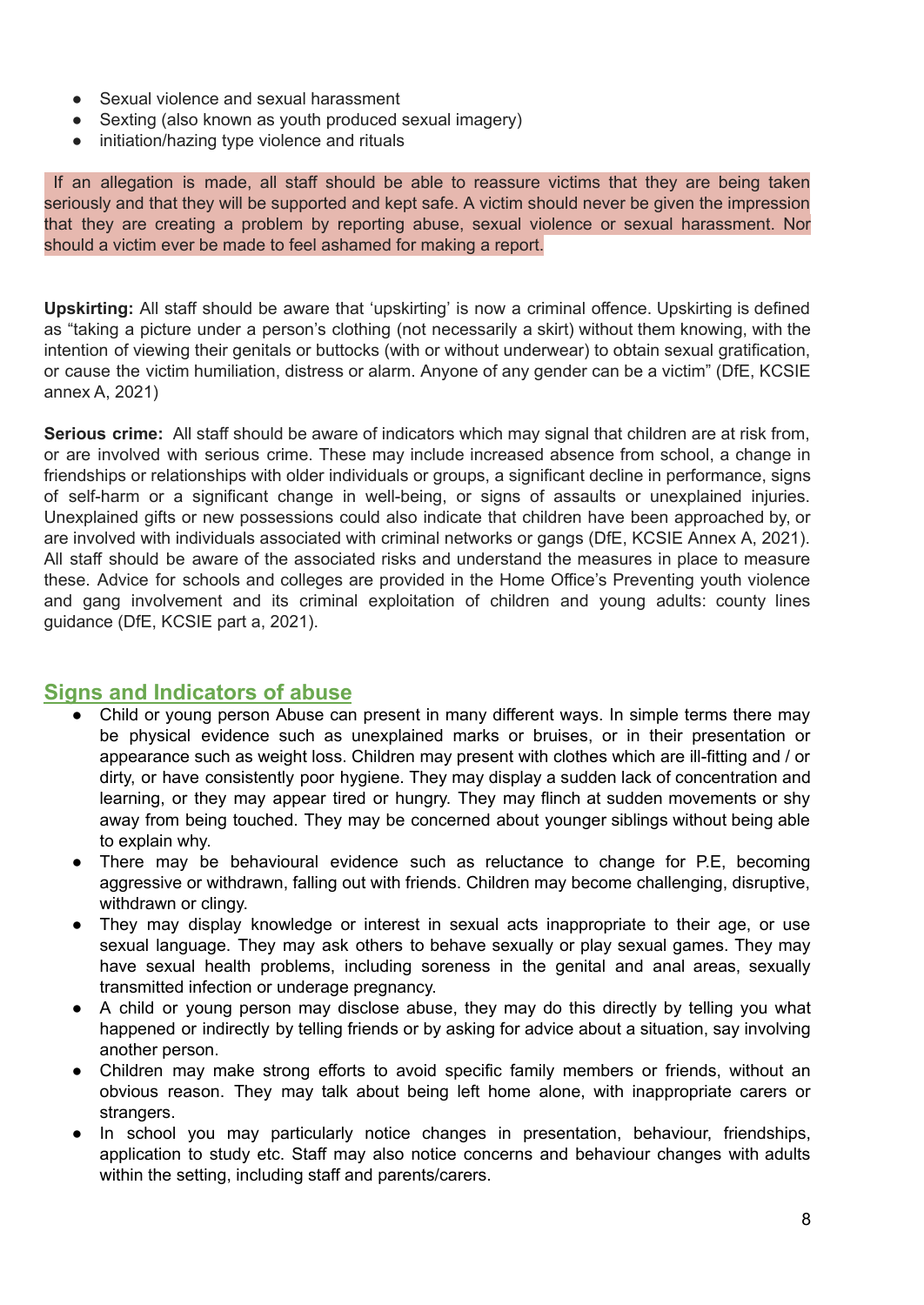- Children may regularly miss school or education, or be reluctant to go home after school. They may have poor school attendance or punctuality, or be consistently late being picked up.
- Parents may be dismissive and non-responsive to staff concerns.
- Parents may collect their children under the influence of substances such as alcohol or drugs.
- CSE: Children who are being sexually exploited may appear with unexplained gifts or new possessions, associate with other young people involved in exploitation, have older boyfriends or girlfriends, or suffer from changes in emotional well-being. They may suffer from STIs, misuse drugs or alcohol, go missing for periods of time or regularly come home late. They may also regularly miss school or education, or not take part in education.
- Serious crime and county lines: children who are at risk from, or are involved with serious violent crimes may display increased absence from school, a change in friendships or relationships with older individuals or groups, a significant decline in performance, signs of self-harm or a significant change in well-being, or signs of assaults or unexplained injuries. Unexplained gifts or new possessions could also indicate that children have been approached by, or are involved with individuals associated with criminal networks or gangs

#### **Mapledown School is committed to safeguarding and aims to create a culture of vigilance, where staff are curious and vigilant, and report anything which may worry them to the Designated Safeguarding Staff.**

**Signs and indicators of abuse or neglect are regularly shared with all staff during induction, ongoing training sessions, and through our** *Child or young person Protection and Safeguarding Handout***, which is updated and shared at least once a year with all new and existing staff.**

## **KEY PRINCIPLES:**

- We believe that all children and young people have a right to be protected from harm and /or abuse.
- We recognise that abuse occurs in all cultures, religions and social classes and that staff need to be sensitive to the many differing factors which need to be taken into account depending on the child or young person's cultural and social background when dealing with CP issues. However, we also recognise that the needs of the child or young person are paramount and any concerns will be referred on appropriately whatever the family background of the child or young person concerned.
- We recognise that because of the day-to-day contact with children, school staff are extremely well placed to observe outward signs of abuse.
- We recognise that a child or young person who is abused or witnesses abuse or violence may find it difficult to develop and maintain a sense of self-worth, they may feel helpless and humiliated and may feel self-blame.
- We recognise that the school may provide the only stability in the lives of children who have been abused or are at risk of harm.
- We accept that research shows that the behaviour of a child or young person in these circumstances may range from that which is perceived as normal to that which is overtly aggressive, disturbed or withdrawn.
- We know that it is important that children feel secure, are encouraged to talk and are sensitively listened to, and that children know that there are adults in school whom they can approach if they are worried or unhappy.
- We acknowledge that (although all designated / key staff have the skills and experience to respond to a variety of situations and issues) there may be occasions where it will be appropriate to consider whether specific or additional arrangements need to be put in place where an issue is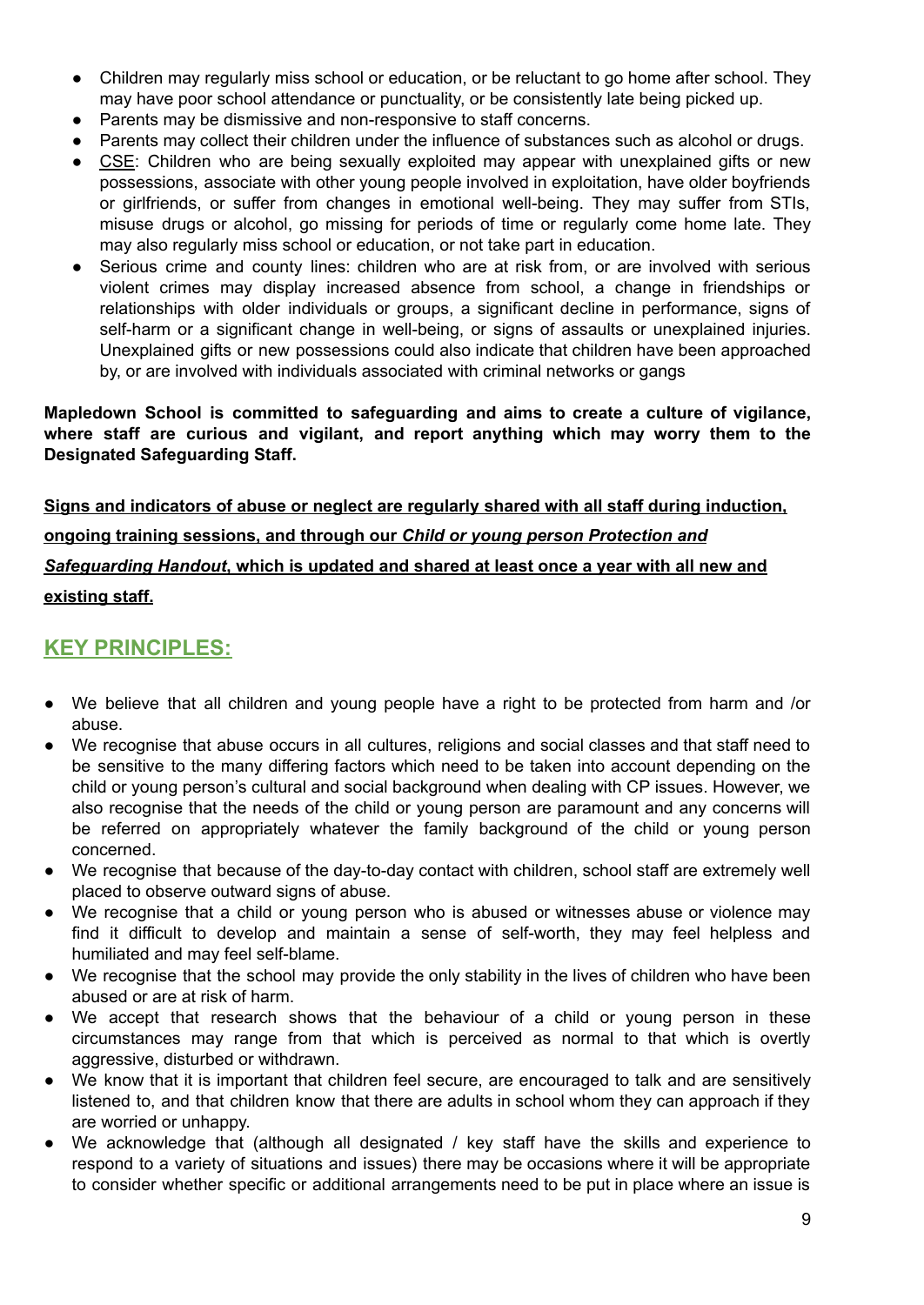particularly sensitive due to gender issues or cultural or faith issues. This ensures that in cases of sexual abuse in particular, a pupil can be spoken to by a same sex member of staff (who has received enhanced training) if this is felt to be appropriate.

- We adhere to the principles of working in partnership with those who hold parental responsibility for each child.
- The prime concern at all times must be the welfare and safety of the child. Where there is a conflict between the needs of the child and the parent/carer, the interests of the child must be paramount.
- We will ensure that where appropriate, children will be taught about safeguarding, including online, through teaching and learning opportunities, as part of providing a broad and balanced curriculum. This may include covering relevant issues through PSHE (such as staying safe, appropriate touch, learning to say "no", etc) and through RSE (Relationships and Sex education). Whilst it is essential to ensure that appropriate filters and online monitoring systems are in place, we will be careful that "over blocking" does not lead to unreasonable restrictions as to what children can be taught with regards to online teaching and safeguarding.
- We will facilitate a whole school approach to safeguarding. This means ensuring safeguarding and child protection are at the forefront and underpin all relevant aspects of process and policy development. Ultimately, all systems, processes and policies should operate with the best interests of the child at their heart.
- Staff training will include online safety training, which is integrated, aligned and considered as part of the whole school or college safeguarding approach and wider staff training and curriculum planning.' The CPD programme will be reviewed to ensure that all the knowledge staff need is included and, perhaps more importantly, that they understand how it is to be implemented

# **PROCEDURES AND ROLE OF THE DSL:**

**Our school procedures for safeguarding children will comply with the Barnet Safeguarding Children Partnership procedures. The BSCP has adopted and follow the London Child Protection Procedures (5 th edition).**

## **The Headteacher has a duty to:**

- Safeguard pupils' wellbeing and maintain public trust in the teaching profession.
- Ensure that the policies and procedures adopted by the governing board, particularly concerning referrals of cases of suspected abuse and neglect, are followed by staff members.
- Provide staff, upon induction, with the Child Protection and Safeguarding Policy, Staff Code of Conduct, part one of the 'Keeping children safe in education' (KCSIE) guidance, Behaviour Policy, the Children Missing from Education Policy, online safety training, and the identity of the DSL and any deputies.

## **We will ensure that:**

- We have designated members of staff who undertake regular training every two years. The Headteacher and Deputy Head are designated safeguarding leads (DSL), the Deputy head is the designated safeguarding deputy, one of our teachers is a designated safeguarding Officer, and as such, will always be available during term time for staff in school to discuss any safeguarding concerns. In addition to their formal training, their knowledge and skills is updated at regular intervals (at least annually to keep up with any development relevant to their role).
- The role of the DSL carries a significant level of responsibility, and designated staff are given time, funding, training, resources and support they need to carry out the role effectively.
- DSLs should help promote educational outcomes by sharing the information about the welfare, safeguarding and child or young person protection issues that children, including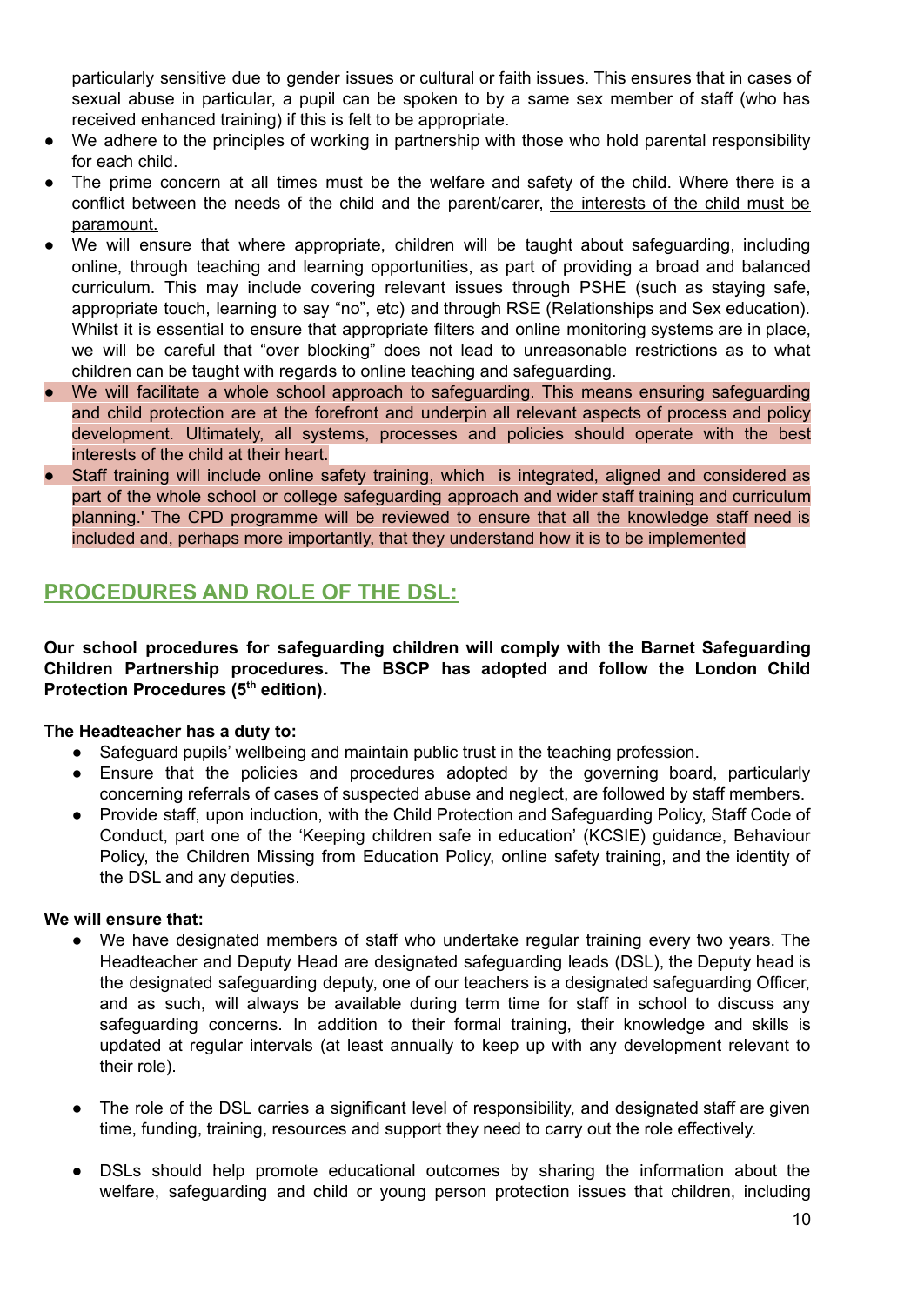children with a social worker, are experiencing, or have experienced, with teachers, school staff and other school leaders.

- Every member of staff, supply staff, volunteer and governor knows the name of the designated safeguarding leads (DSL) and all other designated safeguarding staff, and their role and what the back-up arrangements are if the DSLs are unavailable.
- All staff members know that they maintain an attitude of 'it could happen here' where safeguarding is concerned. They will be confident of the processing conditions under relevant data protection legislation, including information which is sensitive and personal, and information that should be treated as special category data.
- Designated staff will hold the details of the LA personal advisor and liaise with them as necessary.
- All members of staff develop their understanding of the signs and indicators of abuse and refresh their training every three years, in addition to receiving safeguarding and child or young person protection updates as required (at least annually).
- All members of staff know how to log a concern on our Safeguarding system (CPOMS).
- All parents/carers are made aware of the responsibilities of staff members with regard to child or young person protection procedures.
- All staff will have read Part 1 of the Government Guidance *Keeping Children Safe in Education* (September 2021). This guidance contains references to specific safeguarding issues and provides links to further information as well as providing further information on child sexual exploitation, female genital mutilation and preventing radicalisation.
- All staff will have read the school safeguarding and child protection policy as well as the staff code of conduct and these issues are included in the induction for each new staff member.
- Our procedures will be regularly reviewed and updated.
- All new members of staff will be given a copy of our child protection procedures and of the Government Guidance *Keeping Children Safe in Education* September 2021, part 1 as part of their induction into the school.
- If staff have any concerns about a child, they will discuss with the DSLs who will help staff decide what to do next. Options include:
	- Managing any support for the child internally via the school's own pastoral support processes;
	- An early help assessment;
	- A referral for statutory services, in the event the child is in need or suffering or likely to suffer harm.
- When considering referrals to support agencies the school will act in accordance with MASH Thresholds for Intervention guidance, which is consistent with the London-wide Continuum of Need thresholds.
- All staff are aware that they should always raise any concerns about colleagues or other adults with the Headteacher, or the Chair of Governors if the concern relates to the Headteacher.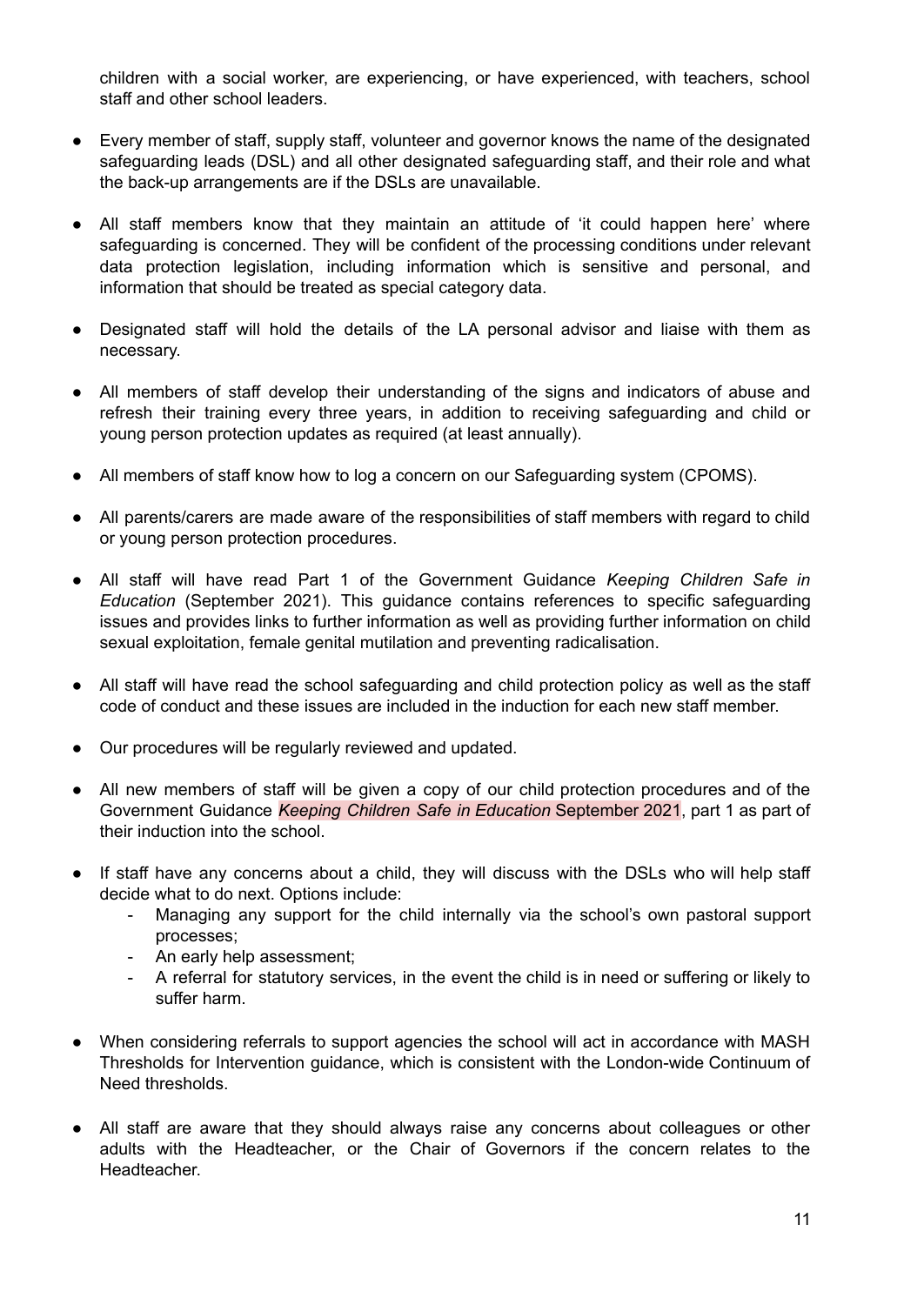- The DSLs or Deputy should always be available to discuss safeguarding concerns. If in exceptional circumstances the DSLs or Deputy are not available, this should not delay appropriate action being taken. Staff should speak to their learning zone lead and / or take advice from the 0-25 BARNET DISABILITY SERVICE (020 8359 5450) or Adult social care - 020 8359 5608.
- All staff are aware of the process for making referrals to children's social care and for statutory assessments under current legislation.
- All staff know how to respond to a child who discloses abuse.
- We will ensure the immediate safety of any child or young person felt to be at serious risk by taking appropriate action and by involving other relevant agencies as necessary. All staff know that if a child or young person is in immediate danger or is at risk or harm, a referral should be made to children's/adults' social care (0-25 Barnet's Disability Service), and/or the police immediately. **Anyone can make a referral.**
- We will develop effective links with relevant agencies and co-operate as required with their enquiries regarding child or young person protection matters, including attendance at CP case conferences and providing reports as a matter of course. We will contribute to multi – agency assessments of children's needs where appropriate and work in a fully integrated way with other relevant services as appropriate.
- If a child or young person's situation does not appear to be improving, the school will take responsibility for finding out what is happening and keep pressing for action to be taken.
- Written records are kept of all concerns, whether or not there is a need to refer the matter immediately, and these records are kept securely, in our secure Safeguarding online folder
- The child or young person's social worker is notified of any pupil subject to a Child Protection Plan or Child in Need Plan who is absent from school without explanation for more than 2 days.
- Any new concern or relevant information about a child subject to a Child Protection Plan will be passed to the child's allocated social worker without delay.
- If a child or young person subject to a Child Protection or Child in need Plan leaves the school, records will be transferred to the new school without delay and the child's social worker informed of the change.
- Liaise with mental health services where safeguarding concerns are linked to mental health.

## **INTER-AGENCY WORKING:**

- The school contributes to inter-agency working as part of its statutory duty.
- The school works with the LSCB and system of three safeguarding partners. It is fully aware of the child death review partner arrangements, which came into place in September 2020. The three safeguarding partners comprise of the local authority, a clinical commissioning group and the chief officer for police equally sharing responsibilities for working together to safeguard and promote the welfare of local children.
- The school will work with the Barnet Safeguarding Children Partnership, LSAB (Local Safeguarding Adults Board - for over 18s), the 0-25 BARNET DISABILITY SERVICE, the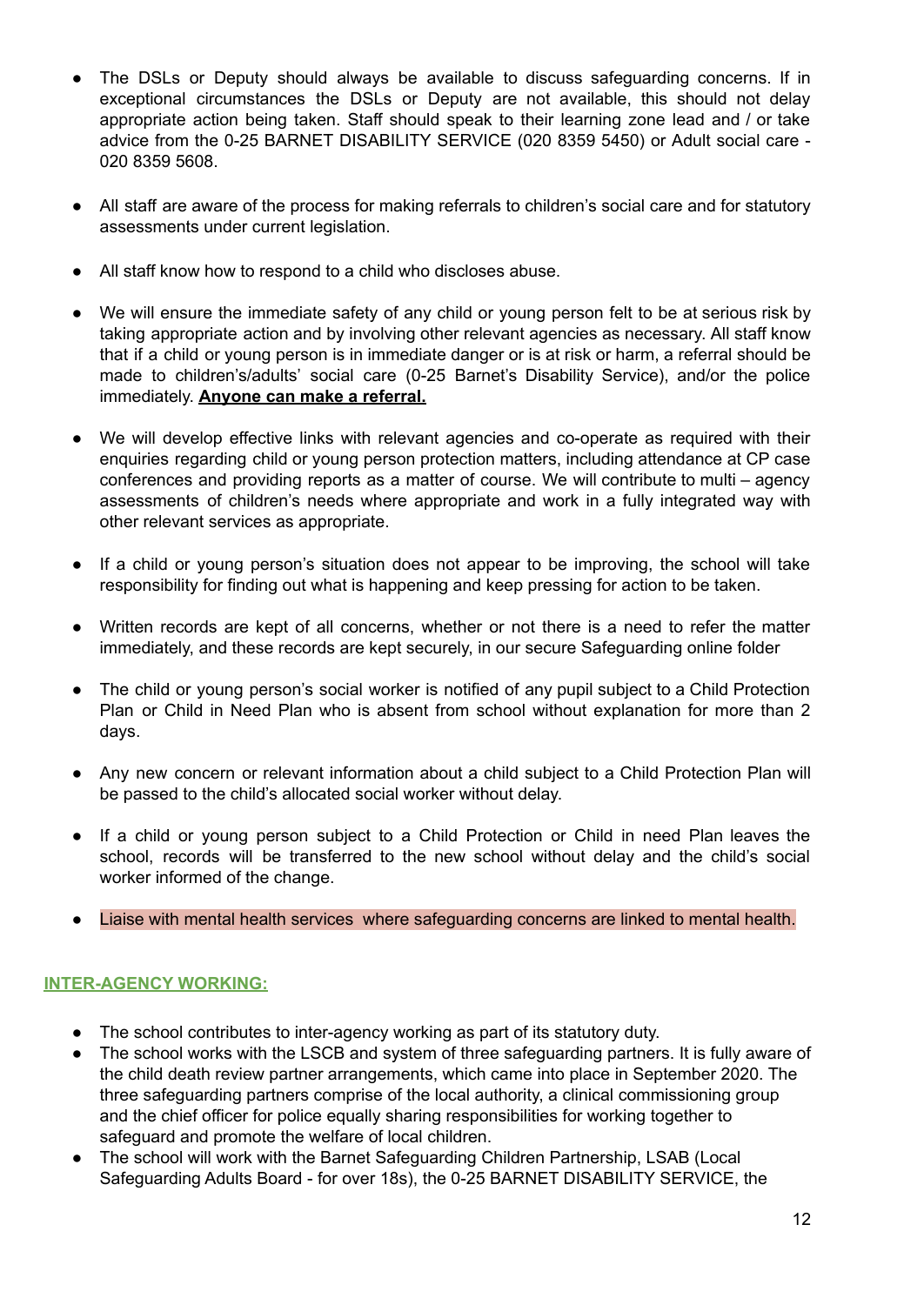police, health services and other services to protect the welfare of its pupils, through the early help process and by contributing to inter-agency plans to provide additional support.

- The Barnet's MASH Portal allows schools and partners to access a web-based single point of access which will allow to:
	- $\triangleright$  make a referral for child protection or family support
	- $\triangleright$  view all the school's referrals in one place
	- $\geq$  access information, advice and quidance
	- $\geq$  submit a foster carer enquiry

➢make safeguarding referrals to the LADO and the 0-25 BARNET DISABILITY SERVICE

- Where a need for early help is identified, the school will allow access from the host LA and, where appropriate, a placing LA, for that LA to conduct (or consider whether to conduct) a section 17 or 47 assessment.
- The school recognises the importance of proactive information sharing between professionals and local agencies in order to effectively meet pupils' needs and identify any need for early help.
- The LA (0-25 BARNET DISABILITY SERVICE or Children's social care) share with school when a child has been allocated a social worker, and the DSLs hold and use this information so that decisions can be made in the best interests of the child's safety, welfare and educational outcomes.
- Where children need a social worker, this informs decisions about safeguarding (for example responding to unauthorised absence or missing education where there are known safeguarding risks) and about promoting welfare (i.e. considering the provision of additional pastoral/academic support alongside action by statutory services).
- Staff members are aware that whilst the GDPR and the Data Protection Act 2018 place a duty on schools to process personal information fairly and lawfully, they also allow for information to be stored and shared for safeguarding purposes – data protection regulations do not act as a barrier to sharing information where failure to do so would result in the pupil being placed at risk of harm.
- Staff members will ensure that fear of sharing information does not stand in the way of their responsibility to promote the welfare and safety of pupils.
- If staff members are in doubt about sharing information, they will speak to the DSL or deputy DSL.
- The school also recognises the particular importance of inter-agency working in identifying and preventing child or young person sexual exploitation (CSE).

## **PREVENTION AND EARLY HELP:**

We recognise that the school plays a significant part in the prevention of harm to our pupils by providing pupils with good lines of communication with trusted adults, supportive friends and an ethos of protection.

- The school community will therefore:
- Ensure and maintain an ethos where children feel secure and are encouraged to talk and are always listened to.
- Ensure that all children know there are adults in the school whom they can approach if they are worried or in difficulty.
- Include in the curriculum opportunities for PSHE and RSHE which equip children with the skills they need to stay safe from harm and to know to whom they should turn for help.
- Cover relevant issues through the school's Relationships, Sex and Health Education, which becames compulsory in April 2021 and will be phased in appropriately via Mapledown school's PSHE Schemes of work.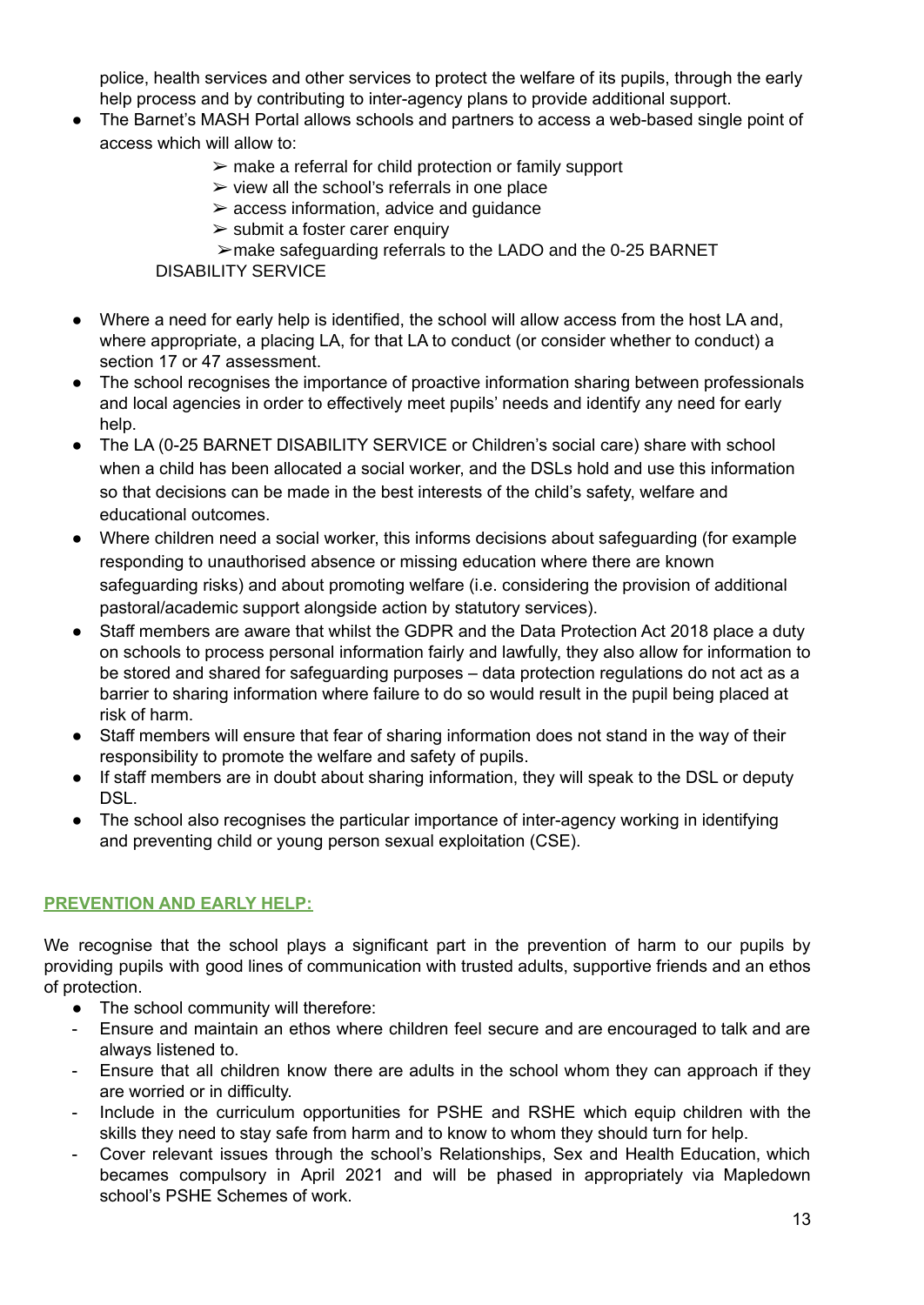- Ensure all staff training is up to date so that all staff know what to look for as it is vital to the early identification of abuse and neglect. If staff are unsure, they should always speak to the DSLs or deputy.
- We recognise that when a child or family may be experiencing difficulties, support is most effective if it is provided at as early a stage as possible.
- All staff are made aware, through our safeguarding and child protection training, of the early help process, and they understand their role in it. This includes identifying emerging problems or concerns, liaising with the DSLs, sharing information with other professionals to support early identification and assessment.
- Any concerns will be identified by staff, discussed with relevant colleagues and parents and support put in place. Effective monitoring systems will be used to assess the effectiveness of interventions and outcomes.
- If appropriate support is not available within the school's own resources, an Early Help Form will be completed to identify the child's needs and enable additional support to be sought from other agencies via the Barnet's Children and Families online section.
- A Team Around the Child will be established where appropriate and a Lead Professional identified.
- Staff may be required to support other agencies and professionals in an early help assessment, in some cases acting as the lead professional. Any such case should be kept under constant review and consideration given to a referral to children's social care for assessment for statutory services if the child's situation does not appear to be improving or is getting worse.
- Any child may benefit from early help, but staff should be particularly alert to the potential need for early help for a child who:

Is disabled and has specific additional needs Has special educational needs Is a young carer Is showing signs of being drawn into antisocial or criminal behaviour, including gang involvement and association with organised crime groups Is frequently missing/goes missing from care or from home Is misusing drugs or alcohol Is at risk of modern slavery, trafficking or exploitation Is in a family circumstance presenting challenges for the child or young person, such as substance abuse, adult mental health problems or domestic violence Has returned home to their family from care Is showing early signs of abuse and / or neglect Is at risk of being radicalised or exploited Is a privately fostered child or young person

## **ADDITIONAL VULNERABILITIES:**

Pupils attending Mapledown have a disability, which increase their vulnerability to physical, emotional, sexual abuse or neglect. The safeguarding risks may present from within the family and increasing awareness demonstrates that disabled children are also at risk outside the family from grooming and child sexual exploitation, and grooming for child criminal exploitation and trafficking. The following factors raise the level of risks:

● Dependency, such as a lack of access to keep safe strategies available to others and a need for practical assistance in daily living, including intimate care from a number of carers from different organisations, which may lead our pupils to confuse "good" and "bad" touching. An increased number of adults involved in a caring role and the nature of care needs both increase the risk of exposure to abusive behaviour and makes it more difficult to set and maintain physical boundaries. There is the possibility that disabled children are being "schooled" into accepting others having access to their bodies.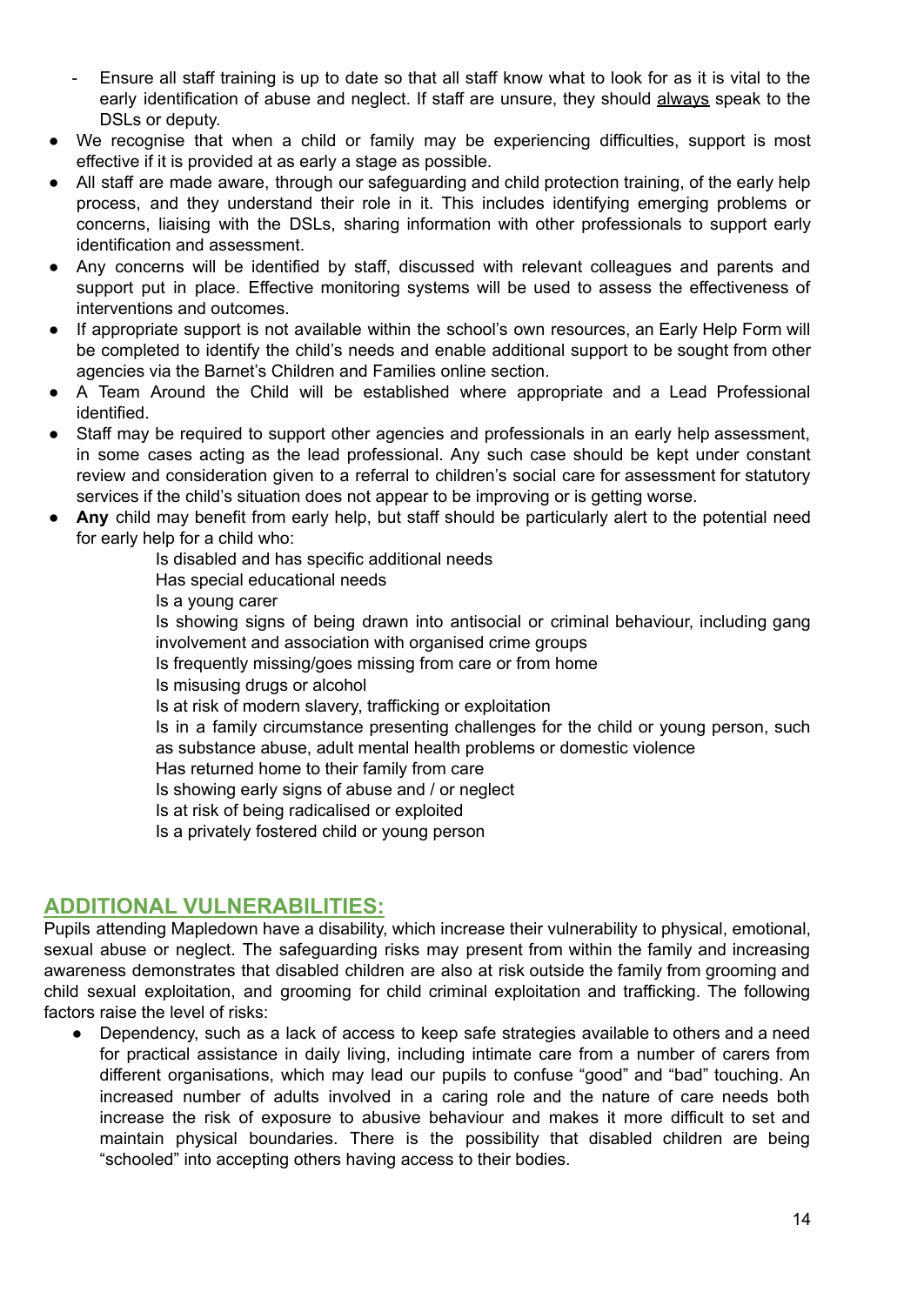- Isolation, due to inadequate and poorly coordinated support services. Parents may find it hard to challenge professionals/carers who are providing a service for their child for fear of losing the service. Additionally, disabled children are more likely to spend time away from their families than their non-disabled peers.
- Communication barriers parents and carers lacking the ability to communicate effectively with their child, difficulties for professionals in eliciting information, wishes and feelings form a child with a disability may hinder disclosure.
- Factors associated with their impairment behaviour and / or physical symptoms may be seen as related to disability rather than abuse. A lack of training may lead to failure to recognise indicators of potential abuse.
- Attitudes and assumptions professionals may be reluctant to believe anyone can harm a child with a disability.
- Reluctance to challenge carers professionals may feel overwhelmed by the child's needs. Professionals may empathise with parents felt to be under considerable stress and may therefore find it difficult to challenge families. Parents/carers' own needs and ways of coping may conflict with the needs of their child.
- Limited or impaired understanding of, or inability to access due to their disability, the school's Personal safety Programmes and PSHE/Relationships and sex education programmes - this can lead to children being less aware of abusive behaviour and less able to communicate their feelings.
- Higher levels of bullying
- Lack of family support services disabled children may be more vulnerable to abuse due to sustained pressure on families, unmet needs, isolation and stress. Parents and carers' own needs and ways of coping may conflict with the needs of the child.

For these reasons, staff at Mapledown are highly trained and follow protocols when reporting any concerns, no matter how small. All children should be given the tools to communicate, and developing communication skills is central to Mapledown ethos and curriculum, as is empowering parents to learn the relevant strategies to communicate with their children.

In line with recommendations for KCSIE 2021, Mapledown school endeavours to teach safeguarding as appropriate, as part of a broad and balanced curriculum, covered through Relationships Education and Relationships and Sex Education.

## **LOOKED AFTER CHILD OR YOUNG PERSON AND CARE LEAVERS:**

- The school will ensure there is a Designated teacher (DSL for LAC) whose role is to promote the educational achievement of children who are looked after, and that the identified person has received appropriate training as defined in the Children and Young Persons Act 2008. The Designated safeguarding Lead for Looked After Children will liaise with the Local Authority in charge (via the virtual school head) to ensure the Pupil Premium and additional funding is best used to support the progress of looked after children in the school and meet the needs identified in the child or young person's PEP (Personal Educational Plan).
- We will ensure that appropriate staff have the information they need in relation to a child's looked after legal status (whether they are looked after under voluntary arrangements with consent of parents or on an interim or full care order) and contact arrangements with birth parents or those with parental responsibility. They will also have information about the child's care arrangements and the levels of authority delegated to the carer by the authority looking after him/her, as well as the details of the child's social worker and the virtual school head in the LA looking after the child.
- School staff will remain aware that a previously Looked After Child remains vulnerable and all staff will have the skills, knowledge and understanding to keep previously looked After Children safe.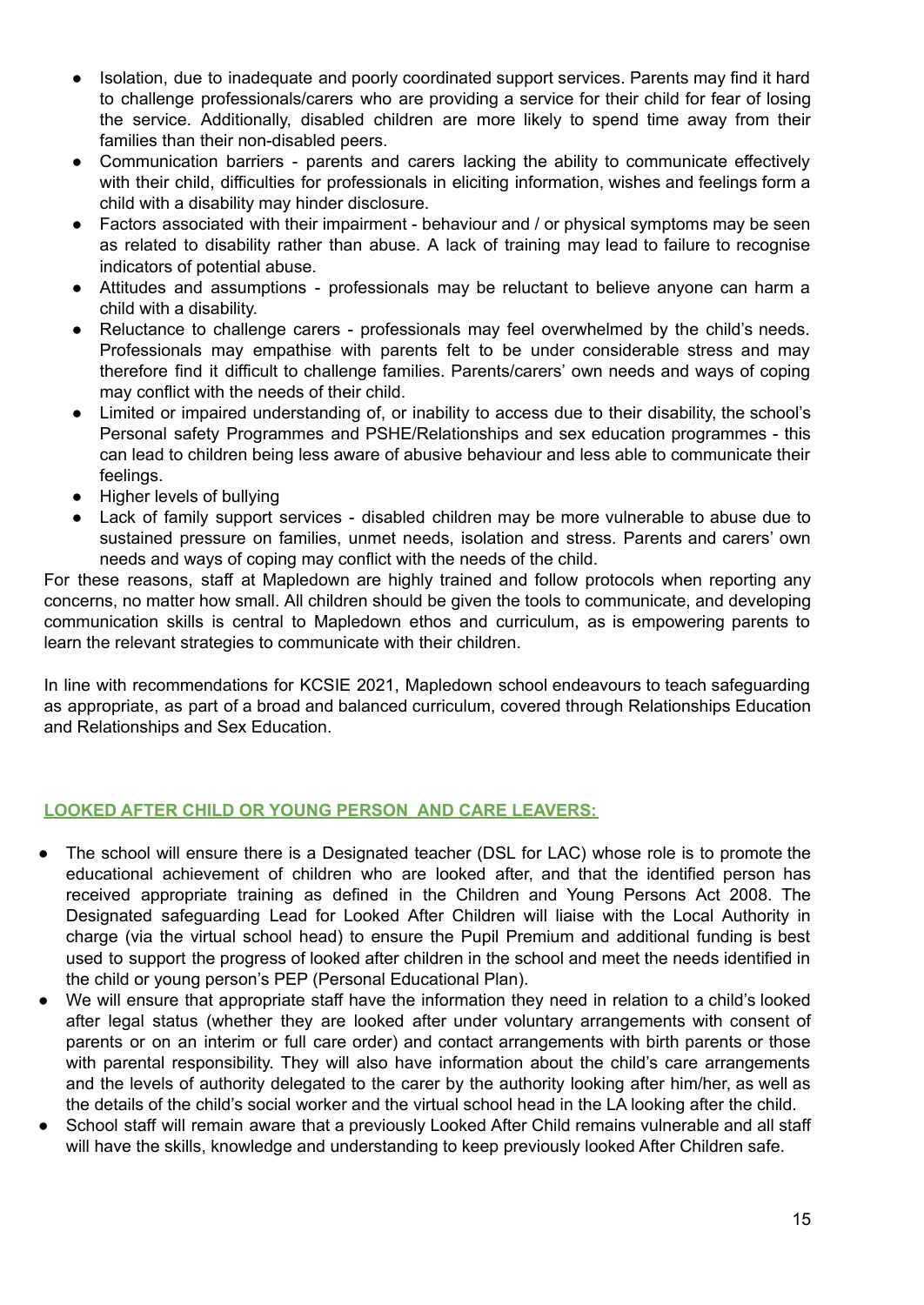- When dealing with Looked After Children and previously Looked After Children, it is important that all agencies work together and prompt action is taken on concerns to safeguard those children, who are a particularly vulnerable group.
- On commencement of sections 4 and 6 of the Children and Social Work Act 2017, Designated teachers have responsibility for promoting the educational achievement of children who have left care through adoption, special guardianship or child arrangement orders, or who were adopted from state care outside England and Wales.
- The DSL for LAC will work with the Virtual School Head to promote the education achievement of previously Looked After Children.
- The DSL for LAC will liaise with the Local Authority personal advisor for care leavers.
- If the school becomes aware that Private fostering arrangements (for any child under 18) have been made for a pupil, the Local Authority will be notified to allow the LA to check that the arrangement is suitable and safe for the child.

#### **HOMELESSNESS:**

- The DSL and deputy will be aware of the contact details and referral routes into the Local Housing Authority so that concerns over homelessness can be raised as early as possible.
- Indicators that a family may be at risk of homelessness include the following:
- Household debt
- Rent arrears
- Domestic abuse
- Anti-social behaviour
- Any mention of a family moving home because "they have to"
- Referrals to the Local Housing Authority do not replace referrals to social care where a child or young person is being harmed or at risk of harm.
- For 16- and 17-year-olds, homelessness may not be family-based and referrals to social care will be made as necessary where concerns are raised.

## **PUPILS WITH FAMILY MEMBERS IN PRISON:**

- Pupils with a family member in prison will be offered pastoral support as necessary.
- The family will receive a copy of 'Are you a young person with a family [member](https://www.nicco.org.uk/directory-of-resources) in prison' from Action for Prisoners' Families where appropriate and allowed the opportunity to discuss questions and concerns.

#### **DOMESTIC ABUSE**

- All children can witness and be adversely affected by domestic abuse in the context of their home life where domestic abuse occurs between family members. Experiencing domestic abuse and/or violence can have a serious, long lasting emotional and psychological impact on children. In some cases, a child may blame themselves for the abuse or may have had to leave the family home as a result.
- Staff will be vigilant to students living with domestic abuse and will follow our safeguarding procedures to ensure students are protected and to provide emotional and practical support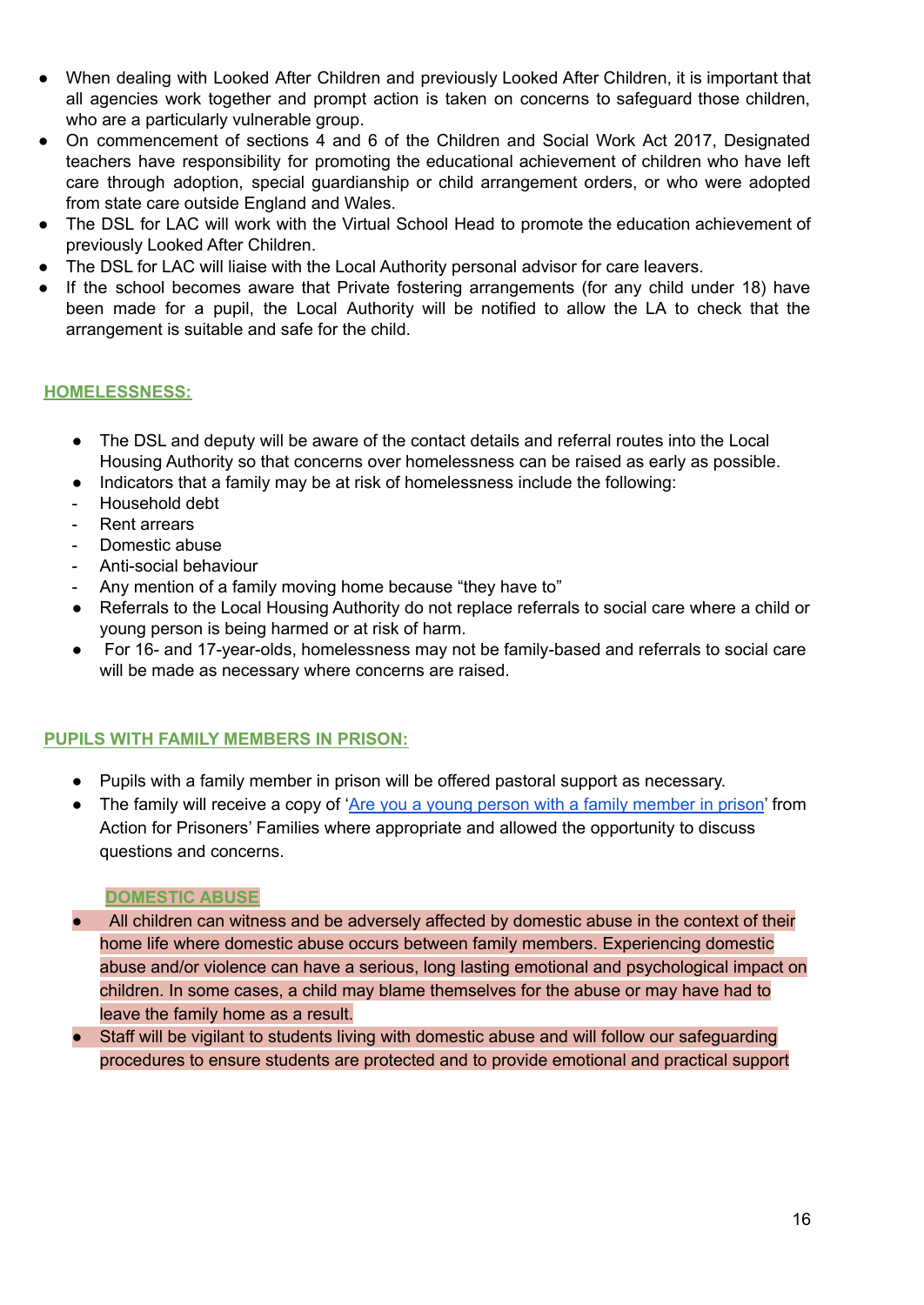## Elective Home Education

Elective Home Education can mean some children are less visible to the services that are there to keep them safe and supported in line with their needs. Where a parent/carer has expressed their intention to remove a child from school with a view to educating at home, Mapledown will work with other key professionals to coordinate a meeting with parents/carers where possible. Ideally, this would be before a final decision has been made, to ensure the parents/carers have considered what is in the best interests of each child. This is particularly important where a child has a social worker

## **CONTEXTUAL SAFEGUARDING:**

- Safeguarding incidents can occur outside of school and can be associated with outside factors. DSL staff will always consider the context of incidents – this is known as contextual safeguarding.
- All staff should be aware that safeguarding incidents and/or behaviours can be associated with factors outside school and/or can occur between children outside of this environment.
- All staff, but especially the designated safeguarding lead, deputy and designated staff should consider whether children are at risk of abuse or exploitation in situations outside of their families.
- Extra-familial harm takes a variety of different forms and children can be vulnerable to multiple harms including (but not limited to) sexual exploitation, criminal exploitation, and serious youth violence.
- Assessment of pupils' behaviour will consider whether there are wider environmental factors that are a threat to their safety and/or welfare.
- The school will provide as much contextual information as possible when making referrals to social care.

## **MENTAL HEALTH AND BEHAVIOUR:**

- In order to help our pupils succeed, we recognise that the school plays an important role in supporting them to be resilient and mentally healthy.
- We will ensure that pupils and their families are enabled to participate as fully as possible in decisions and are provided with information and support.
- We recognise that some children are more at risk of developing mental health problems than others. These risks can relate to the child, their family or to community and life events.
- Risk factors are cumulative, and children exposed to multiple risks are more likely to develop behavioural or mental health problems.
- If staff have a mental health concern about a child that is also a safeguarding concern, immediate action should be taken, following their child protection policy, and speaking to the designated safeguarding lead or a deputy
- Where severe problems occur, we will ensure that appropriate referrals are made (with consent) to specialist services (eg CAMHS or SCAN).

## **CONFIDENTIALITY:**

● We recognise that matters related to Child or young person Protection are of a confidential nature. The designated member of staff and / or headteacher will therefore share detailed information about a pupil with other staff members on a need-to-know basis only.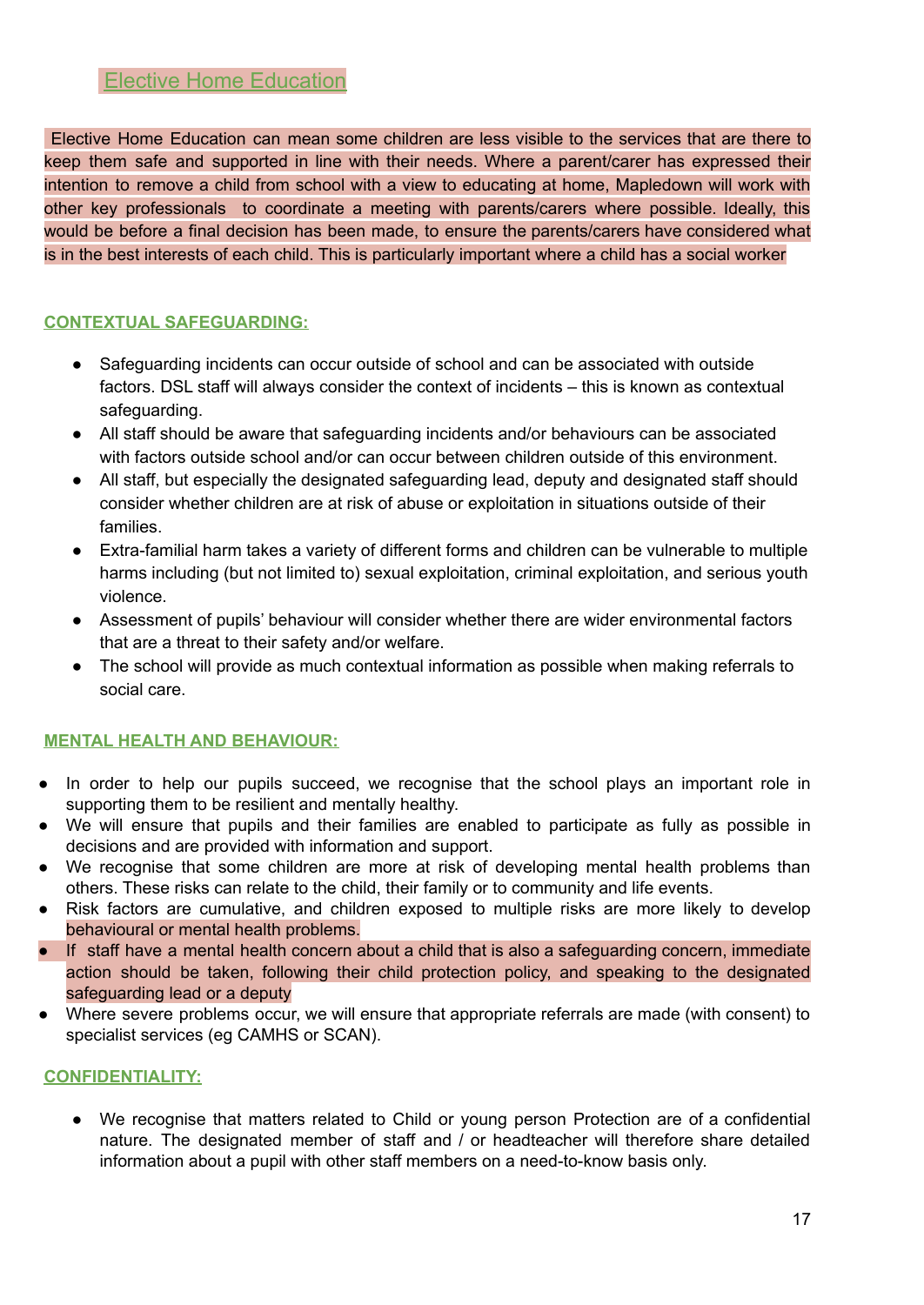- All staff must be aware that they have a professional responsibility to share information with other relevant agencies where necessary to safeguard and promote the welfare of children.
- All staff must be aware that they cannot promise a child that they will keep certain information secret.

## **CONSENT TO SHARE INFORMATION:**

Information sharing is vital in identifying and tackling all forms of abuse and neglect, and in promoting children's welfare, including their educational outcomes. Mapledown School has clear powers to share, hold and use information for these purposes

Mapledown School will ensure that all staff follow consent guidance from the General Data Protection Regulation (GDPR UK) 2018, the Children's Act 2004 and the Crime and Disorder Act 1998. To make a referral, parents/carers must give their explicit consent for information to be shared with other agencies to enable holistic support and access to services. Recorded consent will be gained, with clarity about why and with whom the information will be shared. The services Mapledown School refers to will not accept a referral without consent, **unless there are child protection concerns where there is a statutory duty to intervene and seeking consent may put the child at further risk or cause a delay.**

**In situations where there are concerns that a child is suffering, or likely to suffer significant harm, information may be shared without consent.**

Mapledown's information sharing protocol is based on the Barnet Safeguarding Children Partnership information sharing protocol, and is designed to support effective communication between professionals. This will ensure better understanding of what information should be shared, with whom and under what circumstances, and the dangers of not doing so.

|                | Central Government has developed 7 golden rules to information sharing which underpin the Barnet<br>Safeguarding Children Partnership and Mapledown School's information sharing protocol:                                                                                                                                                                              |
|----------------|-------------------------------------------------------------------------------------------------------------------------------------------------------------------------------------------------------------------------------------------------------------------------------------------------------------------------------------------------------------------------|
| $\mathbf{1}$   | The Data Protection Act and Human Rights laws are not barriers to justified information sharing,<br>but provide a framework to ensure that personal information about living individuals is shared<br>appropriately.                                                                                                                                                    |
| $\overline{2}$ | Be open and honest with the individual (and/or their family where appropriate) from the outset<br>about why, what, how and with whom information will, or could be shared, and seek their<br>agreement, unless it is unsafe or inappropriate to do so.                                                                                                                  |
| 3              | Seek advice from other practitioners if you are in any doubt about sharing the information<br>concerned, without disclosing the identity of the individual where possible.                                                                                                                                                                                              |
| $\overline{4}$ | Share with informed consent where appropriate and, where possible, respect the wishes of those<br>who do not consent to share confidential information. You may still share information without<br>consent if, in your judgement, there is good reason to do so, such as where safety may be at risk.<br>You will need to base your judgement on the facts of the case. |
| 5              | Where you have consent, be mindful that an individual might not expect information to be shared.<br>Consider safety and well-being: Base your information sharing decisions on considerations of the<br>safety and well-being of the individual and others who may be affected by their actions.                                                                        |
| 6              | Necessary, proportionate, relevant, adequate, accurate, timely and secure: Ensure that the                                                                                                                                                                                                                                                                              |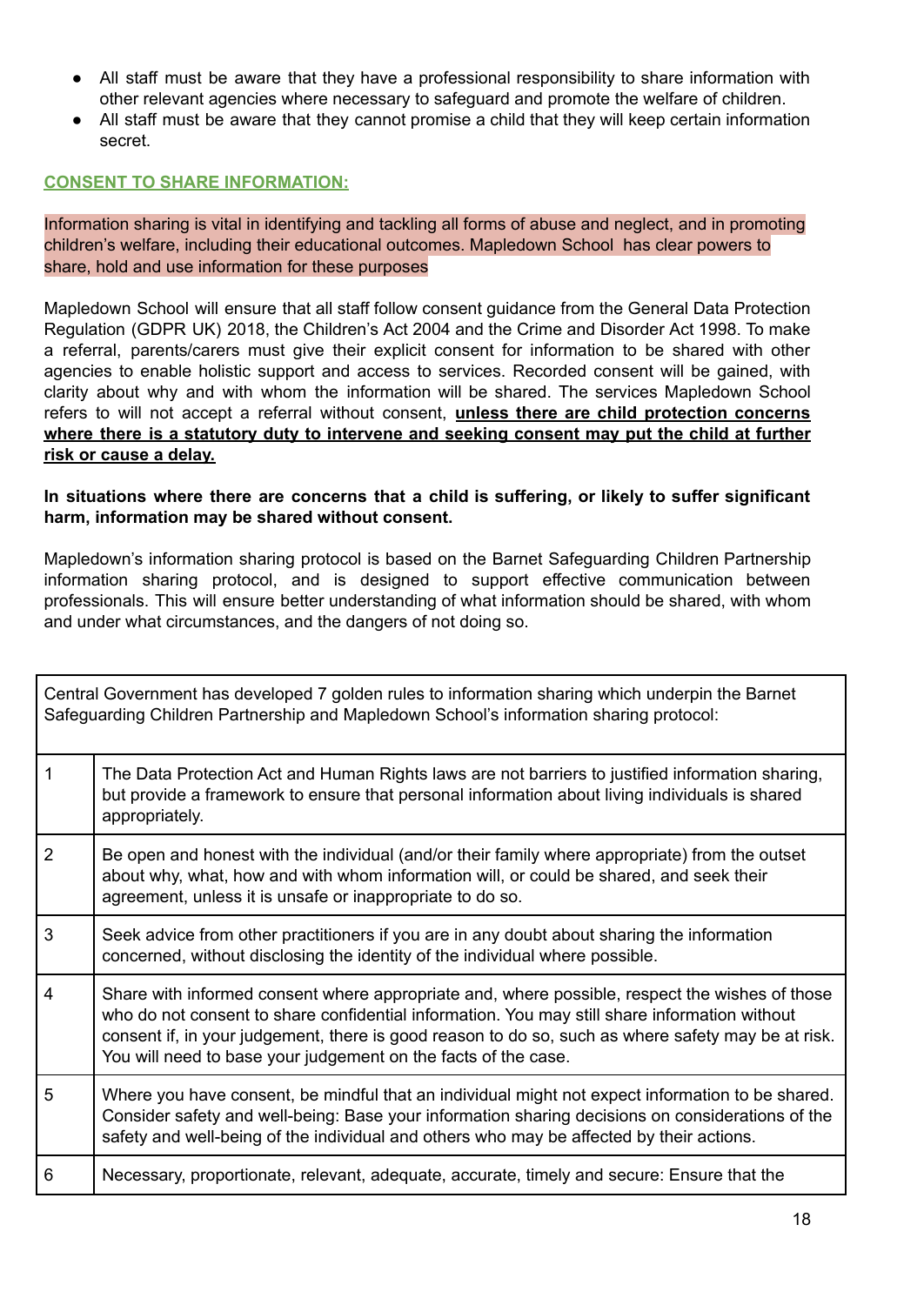| information you share is necessary for the purpose for which you are sharing it, is shared only<br>with those individuals who need to have it, is accurate and up-to-date, is shared in a timely<br>fashion, and is shared securely. |
|--------------------------------------------------------------------------------------------------------------------------------------------------------------------------------------------------------------------------------------|
| Keep a record of your decision and the reasons for it – whether it is to share information or not. If<br>you decide to share, then record what you have shared, with whom and for what purpose.                                      |

## **GENERAL DATA PROTECTION REGULATION UK:**

Mapledown School will ensure that all staff follow Data Protection Laws (including GDPR UK), which control how personal information is used by organisations, businesses or the government. We will use a framework that ensures that personal information about living persons is shared appropriately. We expect that everyone responsible for using data follows the strict rules of data protection principles and ensures that information is:

- Used fairly and lawfully
- Used for limited, specifically stated purposes
- Used in a way that is adequate, relevant and not excessive
- Accurate
- Kept for no longer than is absolutely necessary
- Handled according to people's data protection rights
- Kept safe and secure
- Not transferred outside the European Economic Area without adequate protection

## **RESPONSIBILITY:**

The designated safeguarding staff are responsible for:

- Adhering to the Barnet Safeguarding Children Partnership and school procedures with regard to referring a child if there are concerns about possible abuse.
- Keeping written records of concerns about a child even if there is no need to make an immediate referral.
- Ensuring that all such records are kept confidentially and securely and are separate from pupil records.
- Ensuring that an indication of further record-keeping is marked on the pupil records.
- Ensuring that any pupil currently the subject of a child protection plan who is absent without explanation for two days is referred to Children's Social Care.
- **All** members of staff (paid and unpaid) have the statutory responsibility to safeguard and promote the welfare of children.

#### **SUPPORTING CHILD OR YOUNG PERSON:**

We recognise that a child who is abused or witnesses violence may find it difficult to develop and maintain a sense of self-worth. We recognise that a child or young person in these circumstances may feel helpless and humiliated. We recognise that a child may feel self-blame.

We recognise that the school may provide the only stability in the lives of children who have been abused or who are at risk of harm.

We accept that research shows that the behaviour of a child in these circumstances may range from that which is perceived to be normal to aggressive or withdrawn.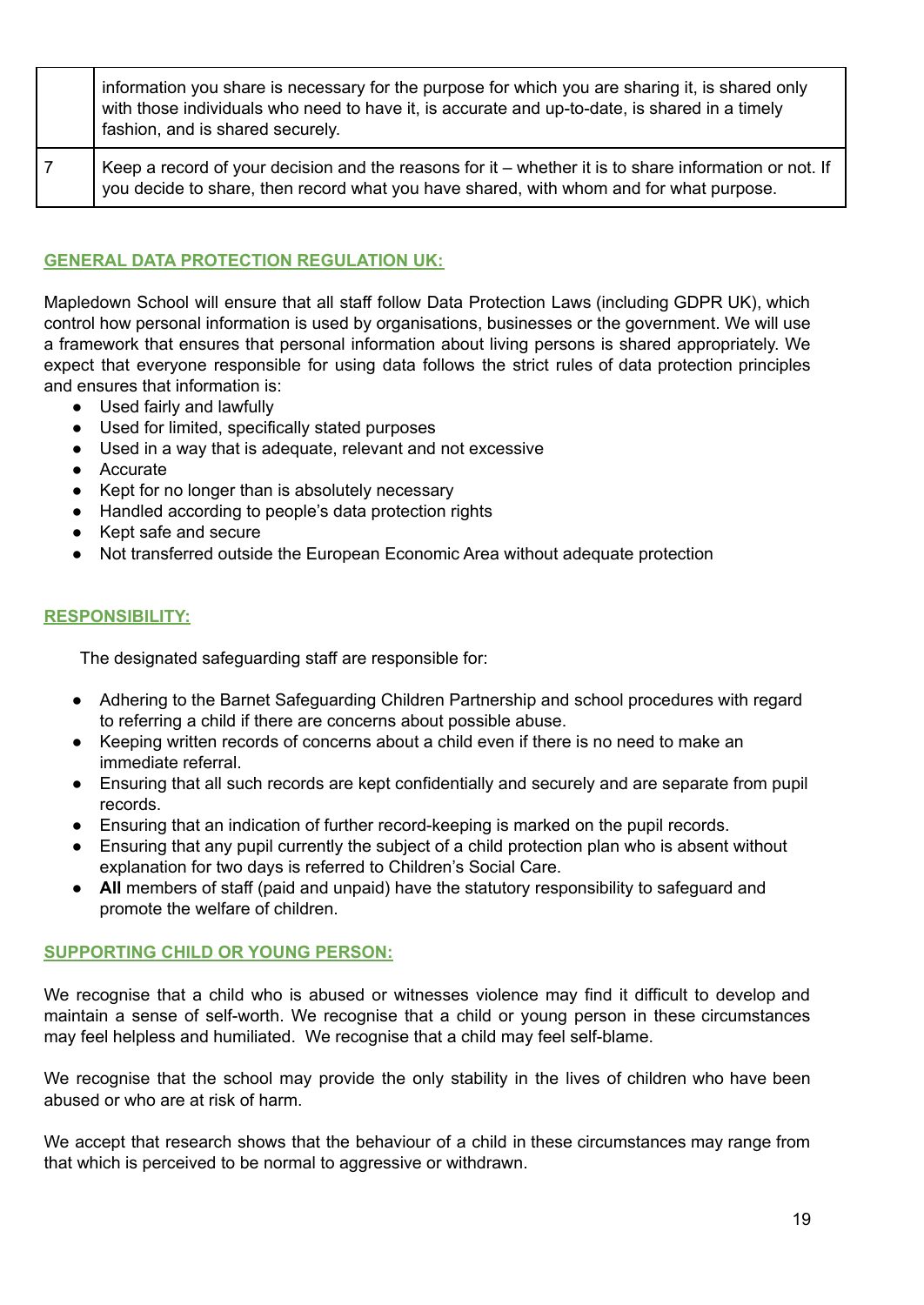Our school will support all pupils by:

- Encouraging self-esteem and self-assertiveness whilst not condoning aggression or bullying.
- Promoting a caring, safe and positive environment within the school, where pupils will be taught about safeguarding in the most appropriate way according to their level of development and age.
- Liaising and working together with all other support services and those agencies involved in the safeguarding of children.
- Notifying Children's/Adults' Social Services as soon as there is a significant concern.
- Providing continuing support to a pupil about whom there have been concerns who leaves the school by ensuring that appropriate information is forwarded under confidential cover to the pupil's new school.

Mental Health considerations:

- All staff are aware that mental health problems can, in some cases, be an indicator that a child has suffered or is at risk of suffering abuse, neglect or exploitation. The school has a clear system in place for identifying possible mental health problems, via teachers/staff meetings or EP consultation, and routes to escalate and refer.
- Only appropriately trained professionals should attempt to make a diagnosis of a mental health problem. Staff, however, are well placed to observe children day-to-day and identify those whose behaviour suggests that they may be experiencing a mental health issue or be at risk of developing one. Staff can access a range of advice to help them identify children in need of extra mental health support, and will refer to the DSLs. The support in place includes working with external agencies.
- Where children have suffered abuse or neglect, or other potentially traumatic adverse childhood experiences, this can have a lasting impact through school.
- Mapledown school recognises that staff have an important role to play in supporting the mental health and wellbeing of their pupils

## **SUPPORTING STAFF:**

- We recognise that staff working in the school who have become involved with a child who has suffered harm, or appears to be likely to suffer harm may find the situation stressful and upsetting.
- We will support such staff by providing an opportunity to talk through their anxieties with the designated staff and to seek further support as appropriate.
- Class teams have regular team meetings when issues and concerns can be discussed.
- We also have an open-door policy which all staff are aware of. Staff know that they can speak to the safeguarding lead or a member of SLT to discuss any concerns they may have or ask for support that they might need.

# *ALLEGATIONS AGAINST STAFF, VOLUNTEERS AND SUPPLY STAFF:*

- We understand that a pupil or a parent or another person may make an allegation against a member of staff or volunteer. The term "allegations" refers to concerns reported or raised that might indicate a person would pose a risk of harm if they continue to work in regular or close contact with children or young people in their present position, or in any capacity. This means it has been alleged that a teacher or member of staff (including volunteers, supply teachers, supply staff or contractors) in a school or college that provides education for children or young people under 18 years of age has:
	- behaved in a way that has, or may have harmed a child or young person;
	- possibly committed a criminal offence against or related to a child; or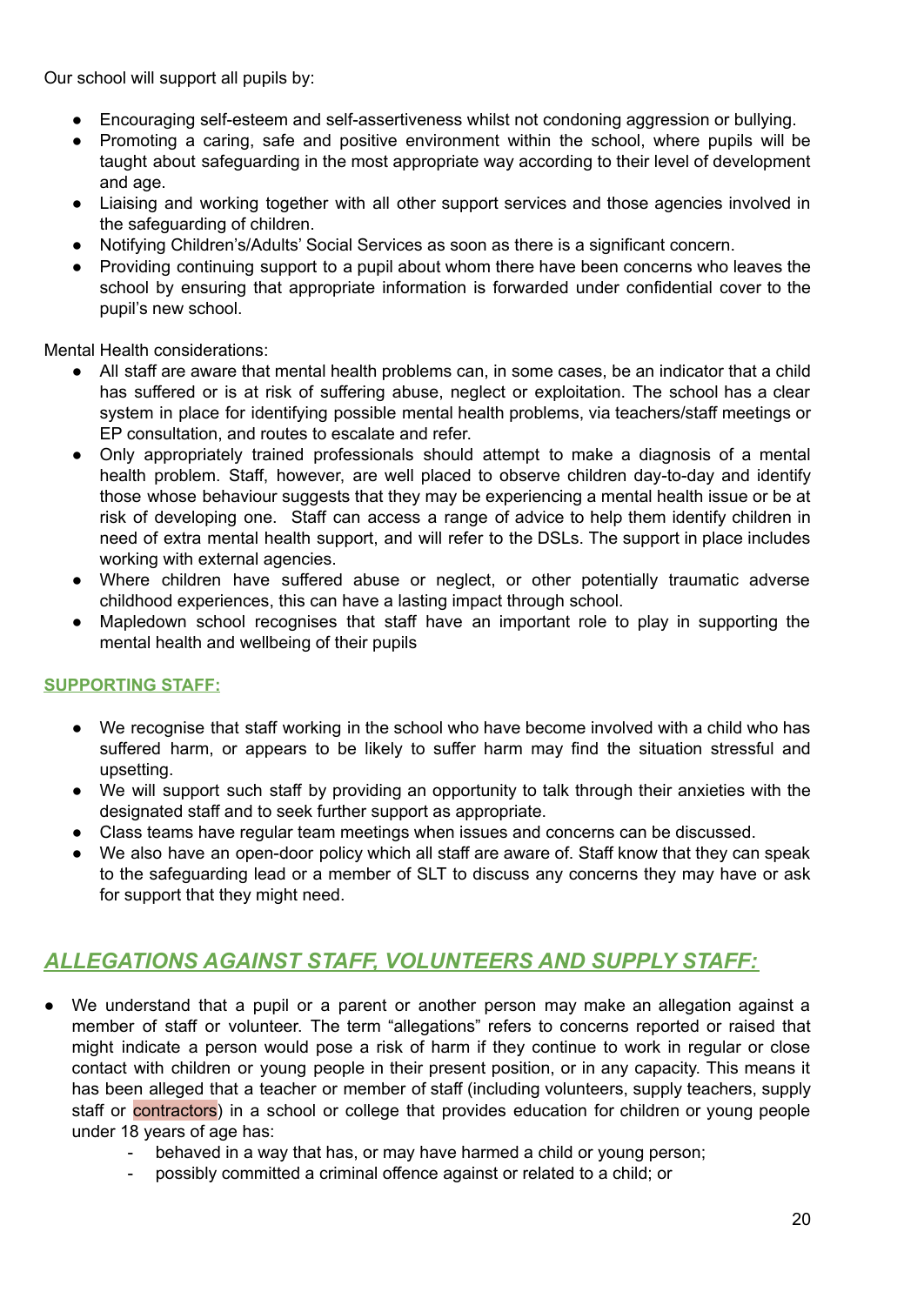- behaved towards a child in a way that indicates he or she would pose a risk of harm if they work regularly or closely with children; or
- Behaved or may have behaved in a way that indicates they may not be suitable to work with children; or
- have been involved in an incident outside of school which did not involve children but could have an impact on their suitability to work with children, for example, an incident of domestic abuse (this is referred as transferable risk).
- -
- If staff have safeguarding concerns or an allegation is made about another member of staff (including supply staff, volunteers, and contractors) posing a risk of harm to children, then this should be referred to the headteacher or DSL. The allegation will be dealt with quickly, in a fair and consistent way that provides effective protection for the child and for the person who is subject to the allegation. The school will ensure that they will provide effective support for anyone facing an allegation and provide the employee with a named contact if they are suspended.
- The Headteacher on all such occasions will discuss the content of the allegation with the Local Authority Designated Officer (LADO – 020 8359 4066) [https://www.barnet.gov.uk/children-and-families/keeping-children-safe/worried-about-safety-child\)](https://www.barnet.gov.uk/children-and-families/keeping-children-safe/worried-about-safety-child).
- Whilst the school is not the employer of supply teachers or supply teaching assistants, it will ensure that any allegations against supply staff are dealt with properly and it will take the lead and liaise with the LADO.
- If the allegation made to a member of staff concerns the Headteacher, the designated teacher will immediately inform the Chair of Governors who will consult with the Barnet's LADO.
- The school will follow the All London Child Protection Procedures for managing allegations against staff.
- All staff are expected to recognise the need for absolute confidentiality in these situations.
- Where an allegation is substantiated, and the individual is dismissed or resigns, the school will refer it to the DBS. They will also consider referring the matter to the TRA for consideration for a prohibition order.
- If concerned about the welfare of other children in the community following a staff member's suspension, they may report this concern to Children's Social care.
- The school will preserve records which contain information about allegations of sexual abuse for the Independent Inquiry into Child Sexual Abuse (IICSA), for the term of the inquiry in question.
- **● Low level concerns:**

The term 'low-level' concern does not mean that it is insignificant, it means that the behaviour towards a child does not meet the threshold of harm. A low-level concern is any concern – no matter how small, and even if no more than causing a sense of unease or a 'nagging doubt' - that an adult working in or on behalf of the school or college may have acted in a way that:

• is inconsistent with the staff code of conduct, including inappropriate conduct outside of work, and

• does not meet the allegations threshold or is otherwise not considered serious enough to consider a referral to the LADO

Low-level' concerns could include, but are not limited to:

- being over friendly with children;
- having favourites;
- taking photographs of children on their mobile phone;
- engaging with a child on a one-to-one basis in a secluded area or behind a closed door; or,
- using inappropriate sexualised, intimidating or offensive language.

Mapledown School will ensure staff are clear about what appropriate behaviour is, and are confident in distinguishing expected and appropriate behaviour from concerning, problematic or inappropriate behaviour, in themselves and others:

• empowering staff to share any low-level safeguarding concerns with the Hedteacher

• addressing unprofessional behaviour and supporting the individual to correct it at an early stage;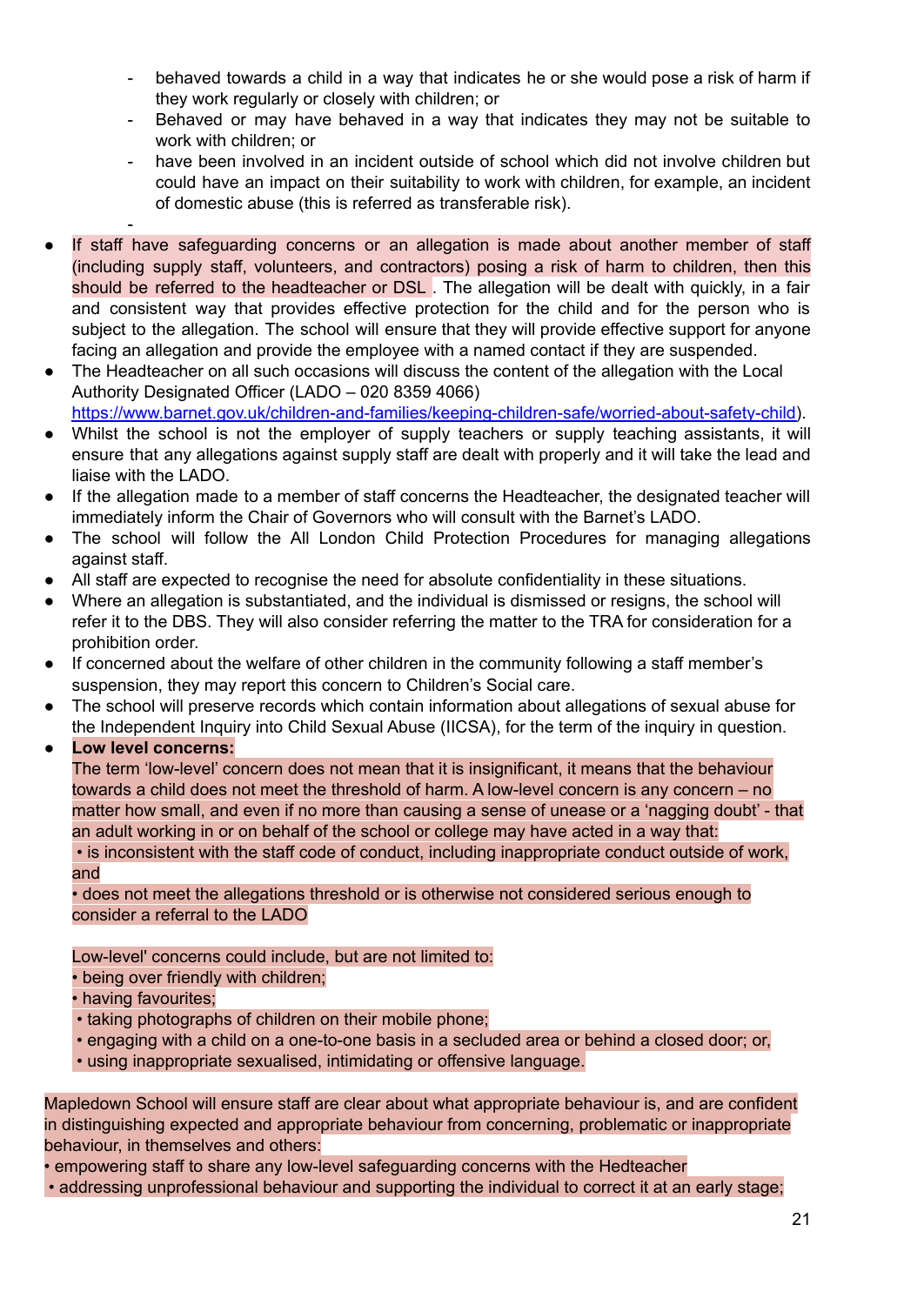• providing a responsive, sensitive and proportionate handling of such concerns when they are raised;

## *WHISTLEBLOWING:*

- We recognise that children cannot be expected to raise concerns in an environment where staff fail to do so.
- All staff should be aware of their duty to raise concerns, where they exist, about the attitude or actions of colleagues and adhere to the procedures detailed in Mapledown school's whistleblowing policy.

## *SAFER RECRUITMENT:*

- The school will ensure that it operates a safe recruitment policy to ensure that all those working in the school, in either a paid or unpaid capacity are suitable to do so as far as can be reasonably ascertained.
- Senior Leaders and any other staff involved in selection procedures will attend Safer Recruitment training.
- Mapledown School has a duty to ensure that people looking after children are suitable to fulfil the requirements for their role. We follow safer recruitment practices including verifying qualifications and ensuring appropriate DBS and reference checks are undertaken. We do not allow people whose suitability has not been checked, to have unsupervised contact with children.
- Staff are expected to disclose any convictions, cautions, court orders, reprimands and warnings which may affect their suitability to work with children (whether received before or during their employment at Mapledown).
- Appropriate checks (i.e. enhanced DBS checks and checks against the barred list) will be carried out on all potential employees and volunteers, and all references will be taken up and verified. The school will ensure it is following the most recent guidance in respect of these issues, including taking account of the definition of regulated activity.
- Interview panels will follow recommendations from Barnet Personnel in relation to practice. One member of each interview panel must have completed Safer Recruitment training.
- At the interview, candidates will be asked to account for any gaps in their employment history.
- Any offer of appointment made to successful candidates, including to those who have lived or worked abroad, will be conditional on satisfactory completion of the necessary pre-employment checks.
- The school keeps a single central record covering all staff, including supply staff and trainee teachers on salaried routes, who work at Mapledown.
- When employing staff through a Supply Agency, the school will obtain written confirmation that the agency has carried out the relevant checks and obtained the appropriate certificates. The school will enter this information into the central record, including confirmation that a DBS check certificate has been provided and the date the confirmation from the Agency was received.

# *GOVERNING BODY RESPONSIBILITIES:*

• The Governors will ensure that they comply with their duties under legislation. They will ensure that the policies, procedures and training in the school are effective and comply with the law at all times and take into account the procedures and practice of the ESCB.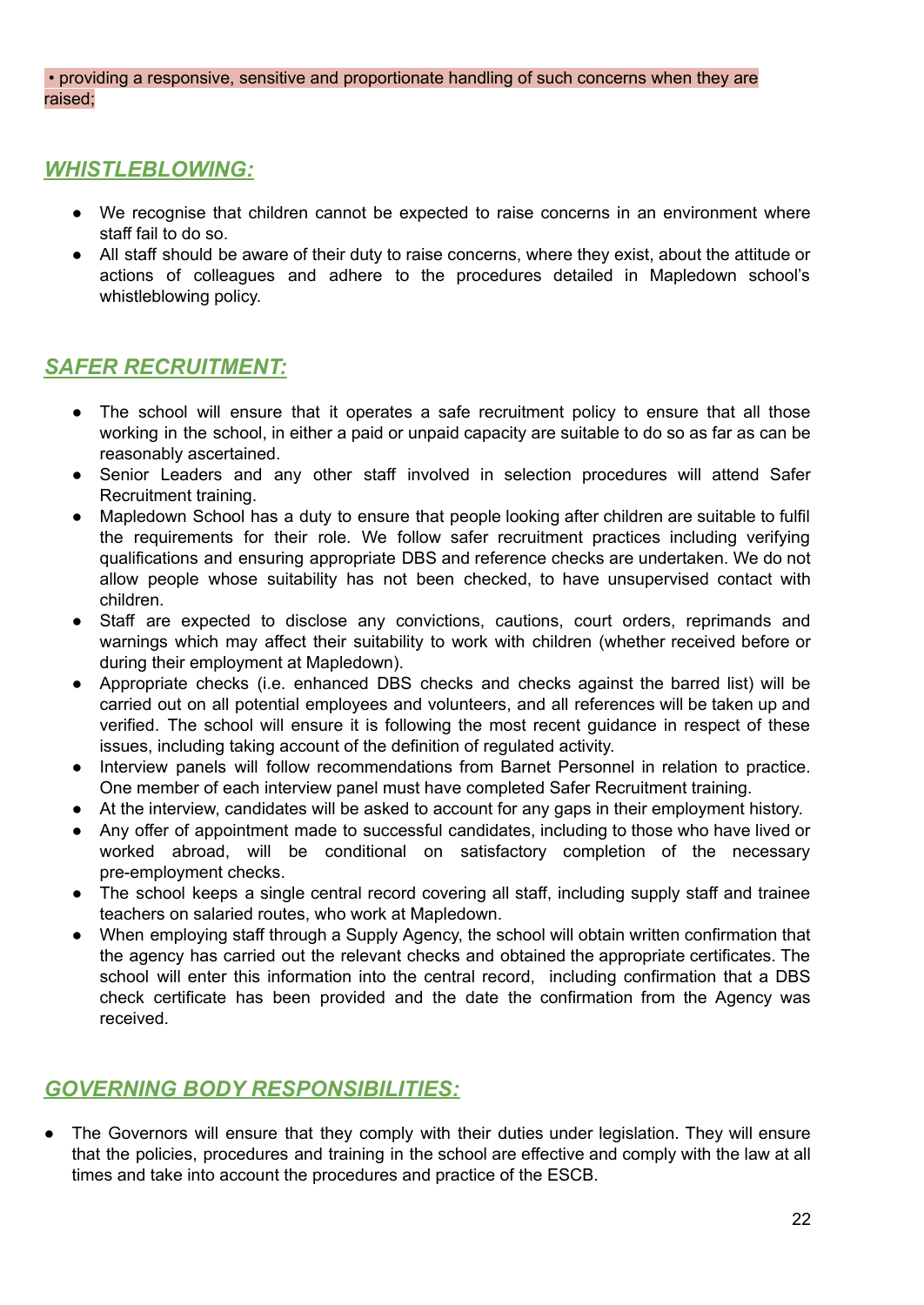- The Governors will ensure that the school contributes to inter-agency working in line with statutory guidance *Working Together to safeguard Children* (July 2018). The school will therefore work with social care, the police, health services and other services to promote the welfare of children and protect them from harm. They understand the local criteria for action and the local protocol for assessment, ensuring that these are reflected in the school's policies and procedures.
- The Governors will ensure that a member of the Governing Body (usually the Chair) has been nominated to liaise with the LA and/or partner agencies on issues of Child Protection and in the event of an allegation of abuse being made against the Headteacher or Principal.
- The Governors will remedy any deficiencies or weaknesses in regard to Child Protection arrangements that are brought to its attention without delay.
- They will appoint a member of staff from the SLT to the role of DSL as an explicit part of the role-holder's job description.
- The Governors will appoint one or more deputy DSL(s) to provide support to the DSL and ensure that they are trained to the same standard as the DSL and that the role is explicit in their job description(s).
- The Governors will ensure all relevant persons are aware of the school's local safeguarding arrangements, and the timelines for their local safeguarding children's boards (LSCBs) to transition to the new system – including the governing board itself, the SLT and DSL.
- The Governors will make sure that pupils are taught about safeguarding, including protection against dangers online, through teaching and learning opportunities, as part of providing a broad and balanced curriculum.
- The Governors will adhere to statutory responsibilities by conducting pre-employment checks on staff who work with children, taking proportionate decisions on whether to ask for any checks beyond what is required.
- The Governors guarantee that volunteers are appropriately supervised.
- The Governors will make sure that at least one person on any appointment panel has undertaken safer recruitment training.
- The Governors will ensure that all staff members receive safeguarding and child protection training updates, such as e-bulletins, emails and staff meetings, as required, but at least annually.

## *POSITIVE HANDLING and PHYSICAL INTERVENTION:*

- Our policy on positive handling and physical intervention by staff is set out in a separate document and acknowledges that staff should only use physical intervention in particular circumstances, and that even when necessary the minimum force should be used to prevent harm to the child or young person or another child or young person or adult.
- There are circumstances when it is appropriate for staff to use physical intervention, however staff will follow protocol and in considering the risks presented by incidents involving children with disabilities and medical conditions carefully, they will recognise the additional vulnerability of our pupils. They will also consider their duties under the *Equality Act 2010* in relation to making reasonable adjustments, non-discrimination and their *Public Sector Equality Duty*.
- Positive handling training will be provided by a Team Teach accredited trainer for all staff members to ensure best practice at all times.
- The school will use Positive Behaviour Support, to plan positive and proactive behaviour support, and reduce challenging behaviour and the need to use physical interventions.
- Risk assessments will be carried out where individual pupils have additional needs or challenges that mean there is an increased likelihood of physical interventions being required and individual behaviour plans will be developed and shared/agreed with the parents/ carers
- Physical intervention which causes injury or severe distress to a child or young person may have to be considered under child or young person protection or disciplinary procedures.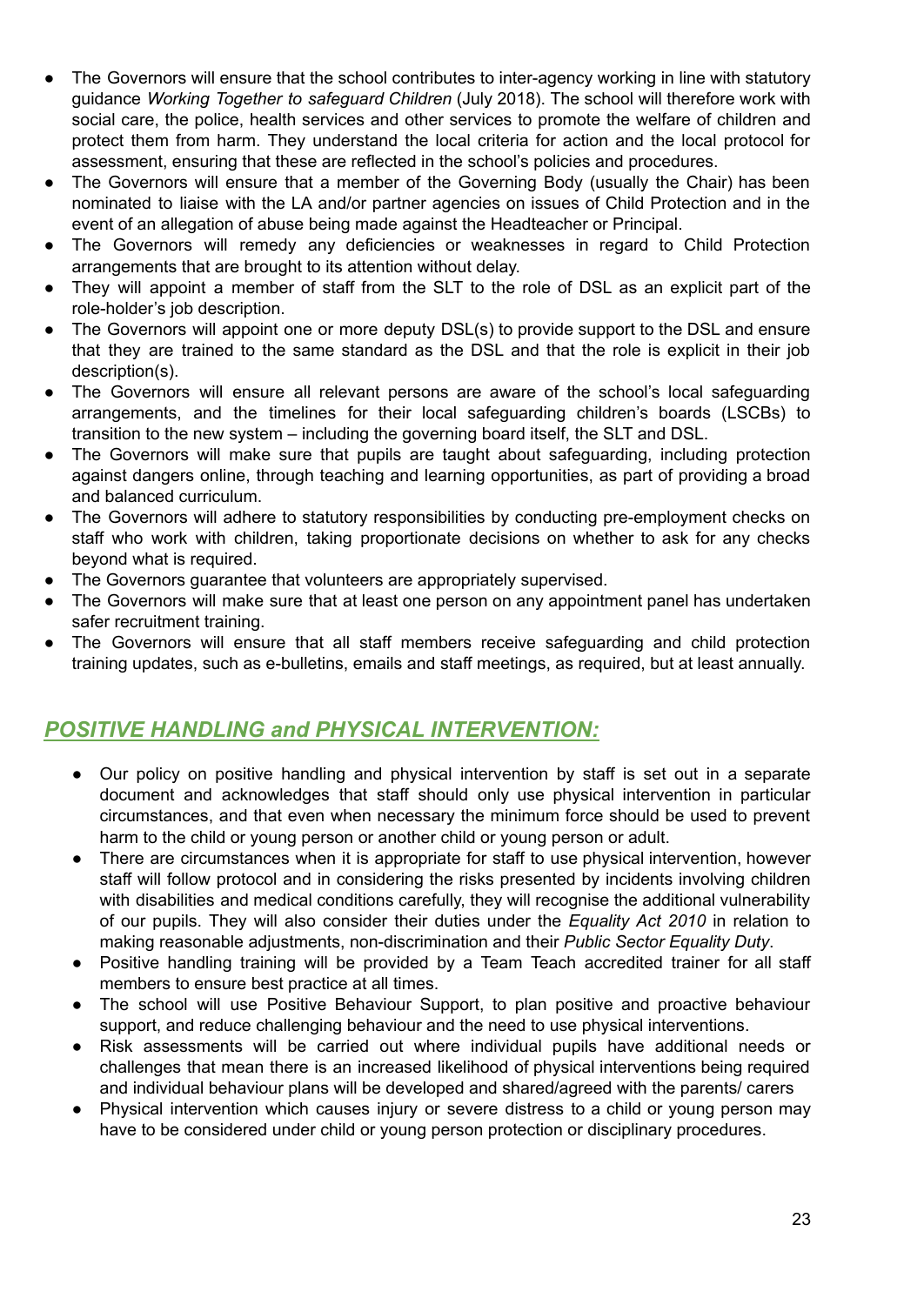## **BEHAVIOUR POLICY:**

Our Behaviour policy is set out in a separate policy and acknowledges that to allow or condone bullying including online bullying may lead consideration under child protection procedures.

## **RACIST INCIDENTS:**

Our policy on racist incidents is set out in a separate policy and acknowledges that repeated racist incidents or a single serious incident may lead to consideration under child protection procedures.

## **RADICALISATION AND THE PREVENT STRATEGY:**

From 1st July 2015, all schools are subject to a duty under the section 26 of the Counter-Terrorism Act 2015 to have "due regard" to the need to prevent people from being drawn into terrorism. This is known as the **Prevent** duty.

- The current threat of radicalisation in the United Kingdom may include the exploitation of vulnerable people, to involve them in terrorism or in activity in support of terrorism. The school is clear that this exploitation and radicalisation should be viewed as a safeguarding concern.
- Terrorism is defined as "*an action that endangers or causes serious violence to a person/people; causes serious damage to a property; or seriously interferes or disrupts an electronic system. The use of threat must be designed to influence the government or intimidate the public and is made for the purpose of dancing a political, religious or ideological cause"* (KCSIE, September 2021)
- The school supports the Prevent Strategy, which works to prevent the growth of issues that create a climate which encourages radicalisation and extremism, which in turn can lead to acts of violence or terrorism.
- The school is expected to assess the risk of children or young people being drawn into terrorism, including support for extremist ideas that are part of terrorist ideology. The school will also ensure that everyone in school is safe from terrorist and extremist material when accessing the internet.
- Radicalisation is defined as the act or process of making a person more radical or favouring extreme or fundamental changes in political, economic or social conditions.
- Extremism is defined as the holding of extreme political or religious views which may deny rights to any group or individual.
- All staff members are aware of these issues and relevant staff have attended training.
- The school works within the curriculum to promote British values, tolerance and respect for diverse views, while challenging prejudice of any kind. We are an inclusive school which values citizenship and a sense of belonging. Pupils are encouraged to share their views and recognise that they are entitled to have different beliefs, but that these should not be used to influence others.
- As with all matters pertaining to the maintenance of a safeguarding culture within the school, staff are expected to be vigilant in identifying concerns and ensuring these are passed to the DSL without delay.
- If any concerns arise, or are disclosed by a child or young person, they will be responded to following normal safeguarding processes and advice would be sought from colleagues in LA (either Prevent co-ordinator or safeguarding services) if necessary.
- All pupils and teachers have the right to speak freely and voice their opinions. However, free speech is not an unqualified privilege but is subject to laws and policies governing equality, human rights, community safety and community cohesion.
- We seek to protect children or young people against the messages of all violent extremism. When any member of staff has concerns that a pupil may be at risk of radicalisation or involvement in terrorism, they should speak to the DSL.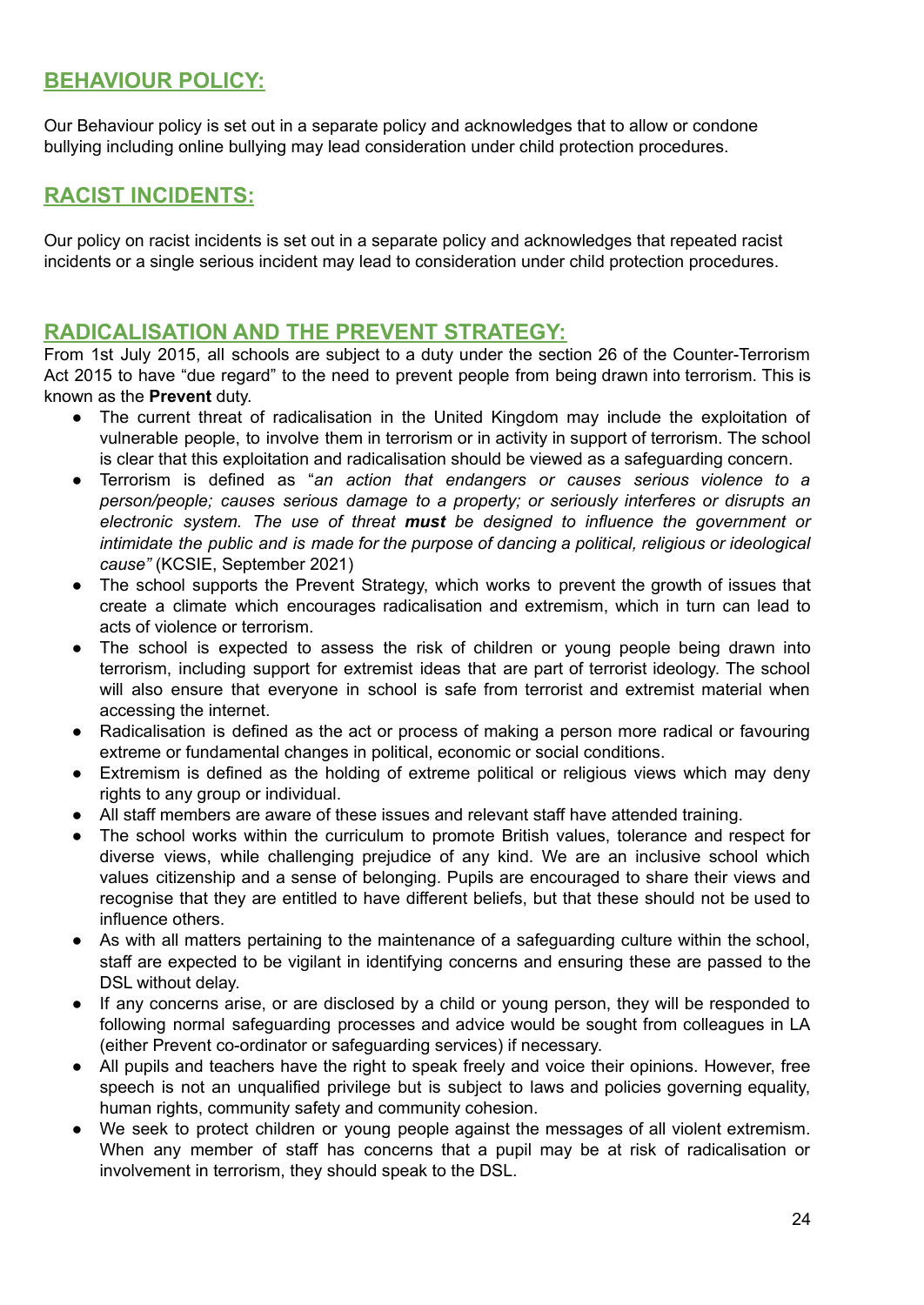• DSLs understand when it is appropriate to make a referral to the Channel programme, a programme which focuses on providing support at an early stage to people who are identified as being vulnerable to being drawn into terrorism.

## **Please see appendix on ESCB February 2016 guidance on** *Safeguarding Children at risk of sexual exploitation* **and** *Safeguarding Children exposed to extremist ideology.*

## **SPECIFIC SAFEGUARDING ISSUES: Child Sexual Exploitation and Trafficking, Honour based violence, Forced Marriage, Female Genital Mutilation, Serious crime, child abduction and community safety incidents, modern slavery and cybercrime**

- The school keeps itself up-to-date with the latest advice and guidance provided to assist in addressing specific vulnerabilities and forms of exploitation.
- Our staff are supported to recognise warning signs and indicators in relation to specific issues, including such issues in an age-appropriate way in their curriculum.
- The school works with and engages our families and communities to talk about such issues.
- Our staff are supported to talk to families about sensitive concerns in relation to their child or young person and to find ways to address them together wherever possible.
- Our designated Child Protection Team will seek and obtain specific advice and guidance as necessary.
- The school will engage experts and use specialist material to support the safeguarding preventative work we do.
- Our policy, through the school's values, ethos and behaviour policies, provide the basic platform to ensure children are given the support to respect themselves and others, stand up for themselves and protect each other.
- Staff are aware of the need to raise any concerns of child protection to designated leads who will then follow local safeguarding procedures.

# **CHILDREN WHO ABUSE OTHER CHILDREN:**

It is important to be conscious that any child who is engaging in abusive behaviour towards others may have been subject to abuse from other children or from adults. Abusive behaviour can be displayed in a variety of ways and can consist of bullying (including cyber-bullying), sexual violence or harassment; physical harm; emotional abuse, verbal abuse, upskirting (see definition above). All staff are aware of behaviours linked to the likes of drug taking, alcohol abuse, truanting and sexting that put children in danger. All staff are able to recognise that children are capable of abusing their peers.

Children who abuse others should be held responsible for their abusive behaviour, whilst being identified and responded to in a way which meets their needs as well as protecting others.

In such incidences, the school will follow guidance issued in relation to children who abuse others and local procedures. This will include:

- Procedures to minimise the risk of peer on peer abuse
- All allegations will be investigated and dealt with in the same way as any abuse allegation
- Victims, perpetrators and any child or young person affected by peer on peer abuse will be supported through our pastoral processes and referrals to multi-agency partners (such as 0-25 BARNET DISABILITY SERVICE, CAMHS, SCAN)
- All staff will know what the different forms of peer on peer abuse can take (as described on page 6)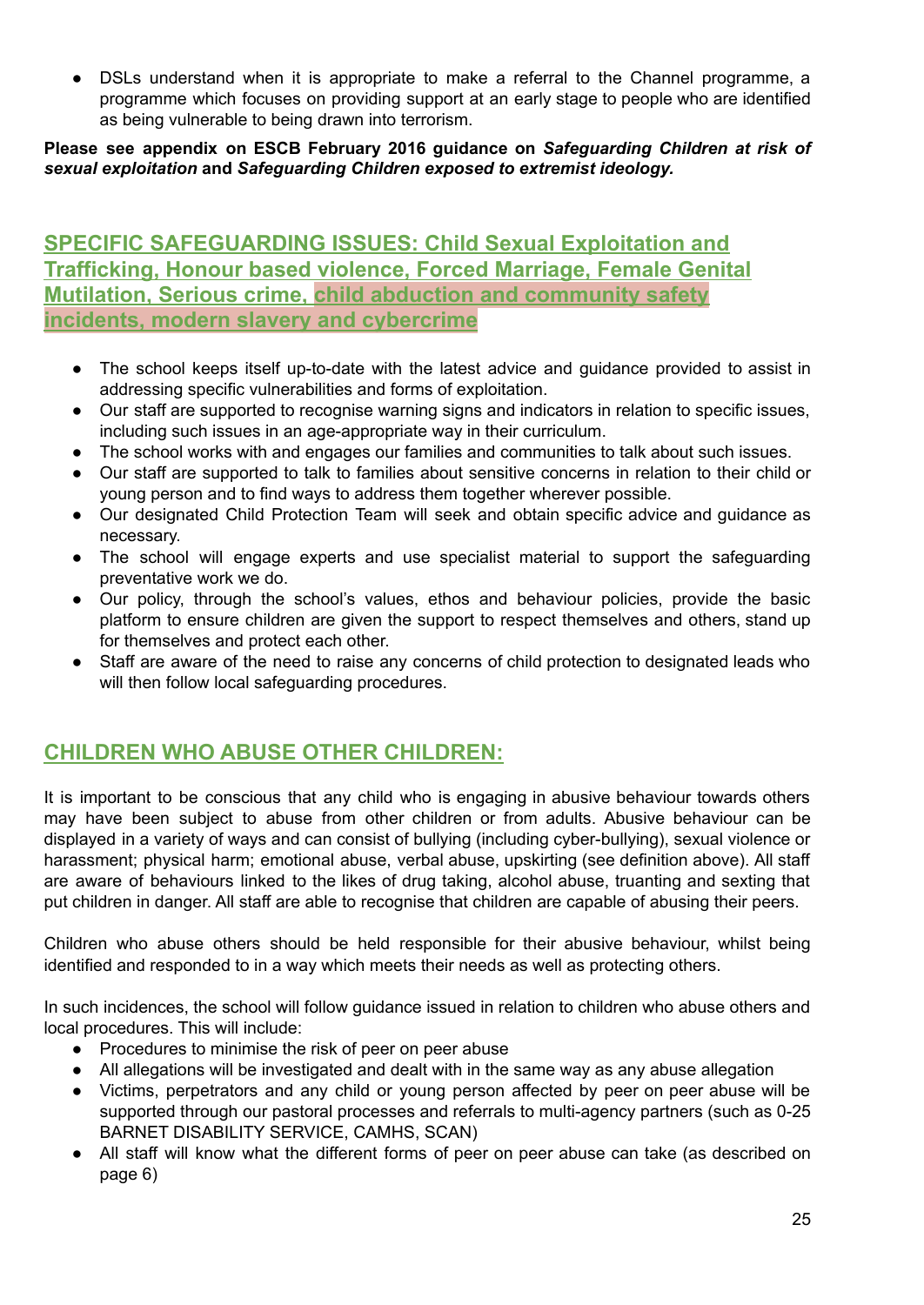## **TOILETING CHILDREN AND YOUNG PEOPLE WHO REQUIRE SUPPORT:**

Support staff will be given advice on how to toilet each child or young person from their class teacher and our Occupational Therapist where specialist equipment is required to assist a child or young person in using the toilet.

In general, staff will follow these guidelines:

- All female pupils must be toileted by female members of staff.
- If possible all male pupils will be toileted by a male member of staff, however due to the higher levels of female staff to male staff this may not always be possible so female staff are also permitted to toilet male pupils but ideally a male member of staff should be present also.
- If you are toileting more than one pupil at the same time please use screens to ensure privacy.
- Male members of staff can assist with manual handling of female pupils in the bathroom but the personal care and changing aspect must be left to the female member of staff. We ask that the male member of staff step away behind the screen while this is happening.
- Talk to the child or young person in simple language before doing things. You may help them anticipate what is about to happen.
- Encourage independence where possible.

# **HEALTH AND SAFETY:**

Our Health & Safety policy, set out in a separate document reflects the consideration we give to the protection of our children and young people both within the school environment and when away from the school when undertaking school trips and visits.

## **E AND ONLINE SAFETY:**

Our e-Safety policy is a separate document which recognises the need to have strategies to protect children and young people in the digital world.

The use of technology has become a significant component of many safeguarding issues. CSE, radicalisation, sexual predation - technology often provides the platform that facilitates harm. There are three areas of risks that schools need to be aware of when protecting and educating staff and pupils in their use of technology, and when establishing mechanisms to identify, intervene and escalate incidents where appropriate, including when they are online at home:

- Content being exposed to illegal, inappropriate or harmful materials, for example pornography, fake news, racist, radical or extremist views
- Contact being subjected to harmful online interaction with other users
- Conduct personal online behaviour that increases the likelihood of, or causes, harm, for example making, sending and receiving explicit images, or online bullying.
- The training that staff receive, including online safety training, is integrated, aligned and considered as part of the whole school or college safeguarding approach and wider staff training and curriculum planning.' (Paragraph 117) The CPD programme should be reviewed to ensure that all the knowledge staff need is included and, perhaps more importantly, that they understand how it is to be implemented
- Mapledown has a clear policy that mobile phones and personal devices must only be used by staff during school hours in designated areas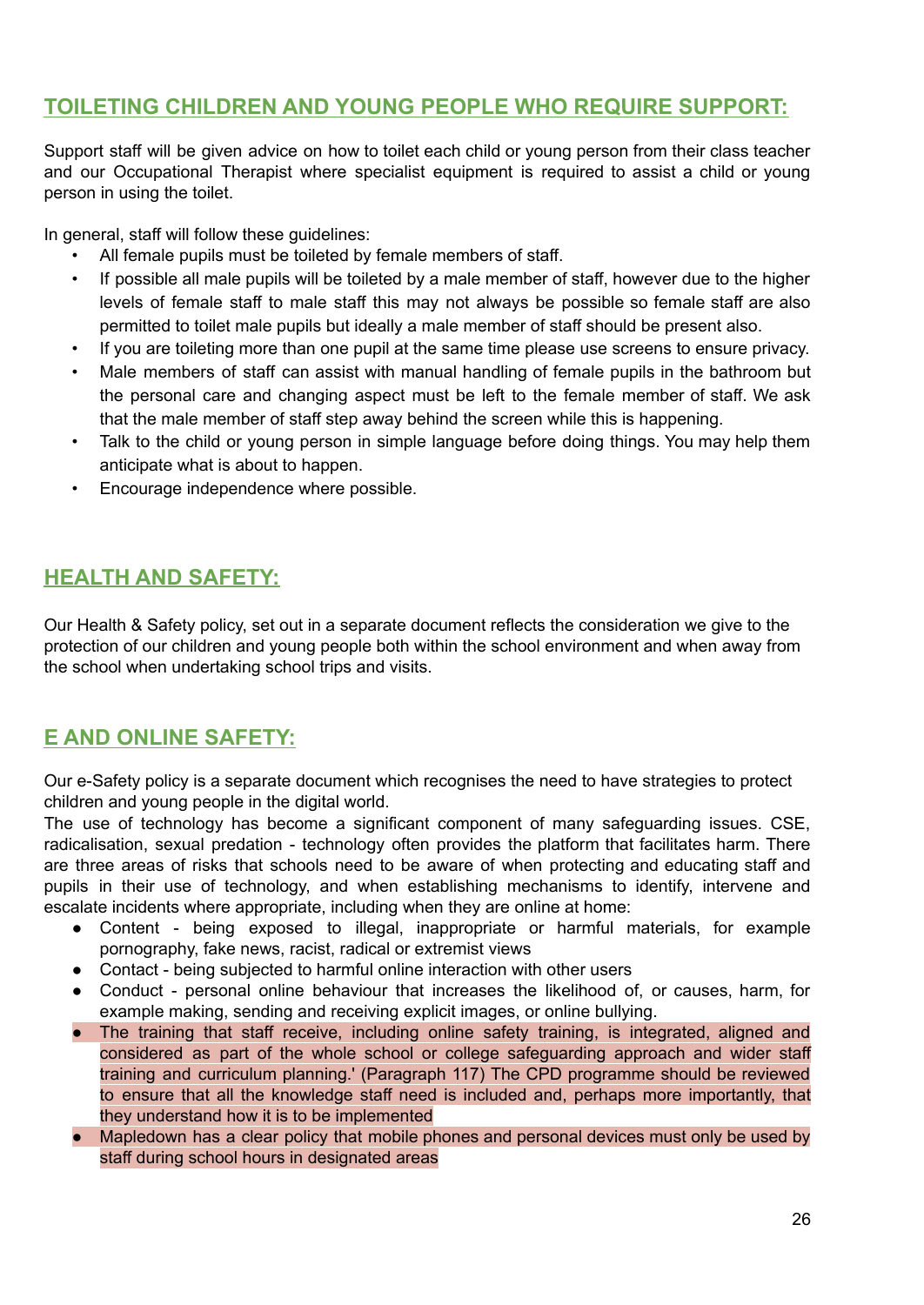# **GUIDANCE ON REPORTING:**

- Support Staff should first inform their class teacher or a designated safeguarding lead for safeguarding pupils without delay of the concerns raised.
- An account of the disclosure should be written word for word as disclosed by the pupil or as observed by the staff, and uploaded on the school's online reporting system, allowing a chronology to be logged and saved.
- The class teacher also informs one of the Designated Safeguarding Leads.
- The DSL will then input any additional information or actions to be taken.
- The DSL will contact the child's parents or carers and inform them of the situation.
- If necessary, the Designated Safeguarding Lead will then contact the child's allocated social worker or the duty social worker if the child and family's allocated Social Worker is not available. If there is a safeguarding concern about the welfare of a child who does not have an allocated social worker then a MASH form outlining the concerns should be completed on the Barnet Portal. For young people over the age of 18, the Barnet's 0-25 Disabilities adults' team will be contacted for further guidance and support.

If you have immediate child protection concerns for a child who does not have an allocated social worker contact MASH on 020 8359 4066, or electronically through [https://account.barnet.gov.uk/OnlineApplication/Introduction.aspx?form=MASHANDCAF&time=63751](https://account.barnet.gov.uk/OnlineApplication/Introduction.aspx?form=MASHANDCAF&time=637517630562865676,1616166148522) [7630562865676,1616166148522](https://account.barnet.gov.uk/OnlineApplication/Introduction.aspx?form=MASHANDCAF&time=637517630562865676,1616166148522) .

- All reports and accounts of events will be sent through to social services either by email ensuring that only the initials of the child are used and no further personal information is given so that a full investigation can take place.
- The school will involve other relevant agencies or medical professionals as necessary.
- Ongoing Monitoring records are kept of all concerns, whether or not there is a need to refer the matter immediately, and these records are kept in the school's Safeguarding online system, which has secure access and is confidential, so that they can be referred back to if required. There is only limited and secure access to these folders so that professionals can access them on a need to know basis.

## **USE OF SCHOOL FOR NON- SCHOOL ACTIVITIES**

When services or activities are provided by Mapledown under the direct supervision or management of their school or college staff, our arrangements for child protection will apply. However, where services or activities are provided by another body, we should seek assurance that the body concerned has appropriate safeguarding and child protection policies and procedures in place (including inspecting these as needed); and ensure that there are arrangements in place to liaise with the school or college on these matters where appropriate. The safeguarding arrangements should be included in any lease or hire agreement as a condition of use and occupation of the premises; and that failure to comply with this would lead to termination of the agreement.

## **External Visitors to Mapledown**

When contractors are used to provide services, Mapledown will set out our safeguarding requirements in the contract with the organisation.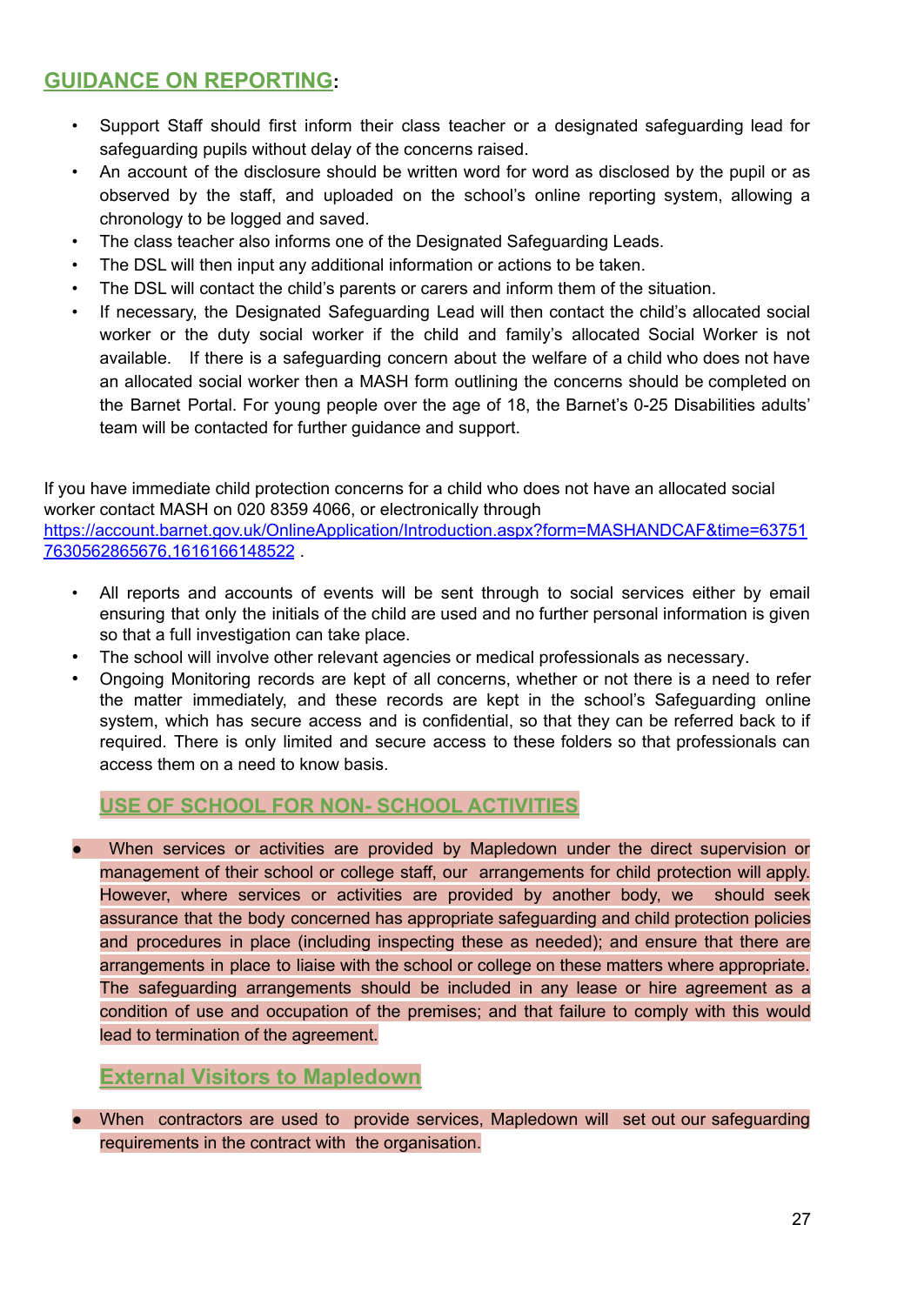Mapledown will check the ID of all visitors in a professional capacity check ID or will seek assurance that the visitor has had the appropriate DBS check (or the visitor's employers have confirmed that their staff have appropriate checks).

## **CORONAVIRUS (COVID -19) – INTERIM GUIDANCE:**

Although the DfE is working very closely with all local authorities to ensure that children of critical workers and vulnerable children can, where required, attend school during lockdowns, we recognise that the vulnerabilities and medical complexities of the pupils at Mapledown school will affect these arrangements, and that it may not be safe for them to attend school at all. A Coronavirus Risk Assessment has been written for each pupil at Mapledown, in consultation with the School Nurse and Community Matron and families to determine whether it would be safe for them to attend in the event of a lockdown.

KCSIE is statutory safeguarding guidance that Mapledown school will continue to have regard to as per their legislative duty.

Whilst acknowledging the pressure that schools and colleges are under, it remains essential that as far as possible they continue to be safe places for children and young people. During any partial closures, our senior leadership team and designated safeguarding leads (DSLs) will continue to have appropriate regard to KCSIE and keep their pupils safe. Leaders have allocated teachers/LSAs to each pupil on roll and a RAG rating to inform how many telephone or video contacts should be maintained on a weekly basis. Looked after children or children on a CP or CIN plan have been allocated a DSL as their key workers if they are not able to attend school.

The way Mapledown school is operating in response to coronavirus (COVID-19) is fundamentally different to business as usual, however, a number of important safeguarding principles remain the same in the event of closure or partial closure:

- With regard to safeguarding, the best interests of children continue to come first.
- if anyone in a school or college has a safeguarding concern about any child or young person, they continue to act immediately, informing the DSL
- a DSL or deputy is available at all times
- it is essential that unsuitable people are not allowed to enter the children's workforce and/or gain access to children

Mapledown school will continue to take a whole institution approach to safeguarding. This will allow us to satisfy ourselves that any new policies and processes in response to COVID-19 are not weakening our approach to safeguarding or undermining the child protection policy. If the school is partially closed, staff are required to continue gaining access to online safeguarding training, tracked by our DSLs.

Please refer to the safeguarding policy addendum -COVID-19 school closure arrangements document.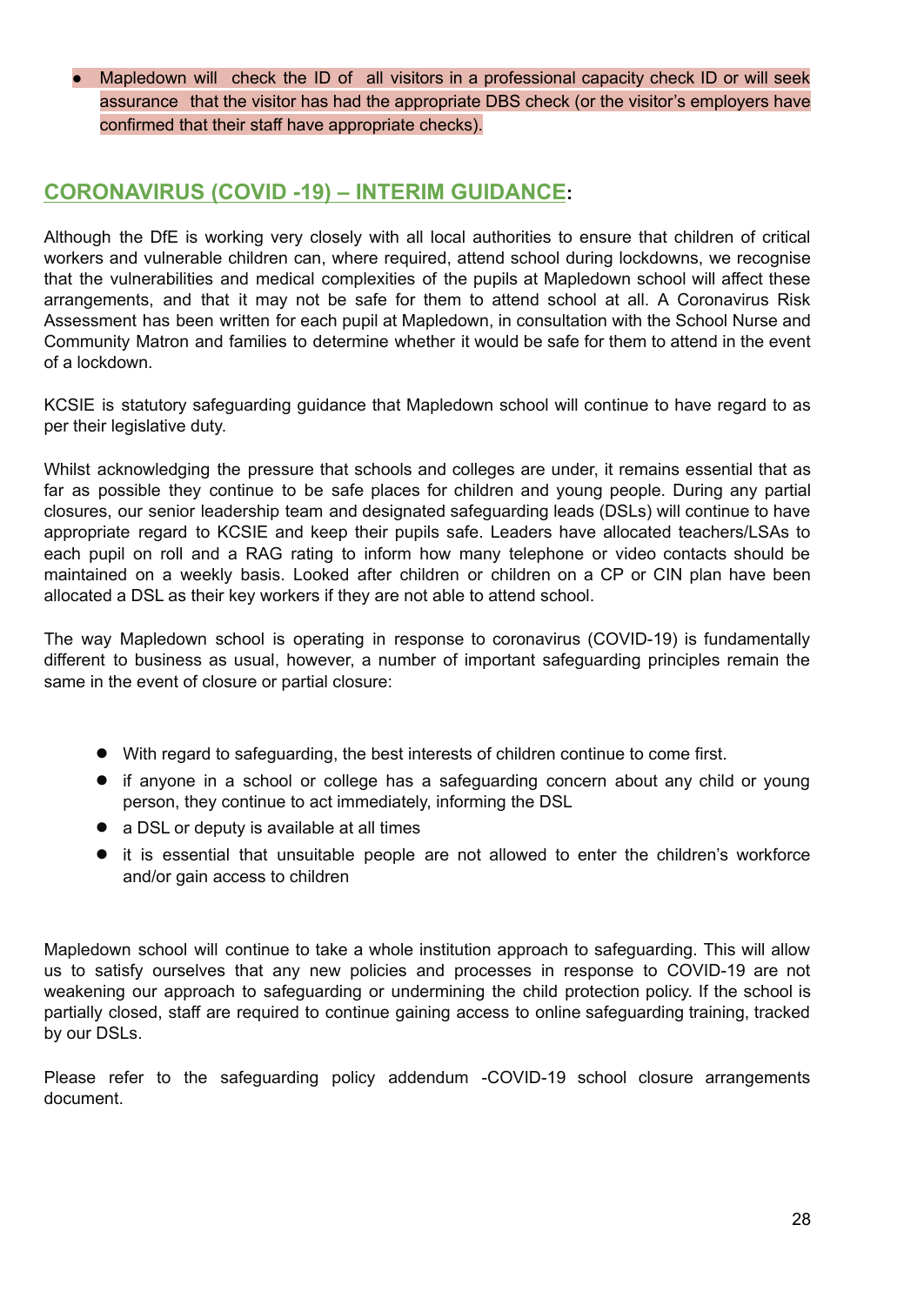# *OTHER RELATED POLICIES:*

This policy has clear links to other policies in our school, in particular to any policies concerned with the protection of all children in the school from various kinds of harm. These policies are listed below:

- e-safety
- discipline and behaviour
- health and safety
- whistleblowing
- data protection and information sharing
- attendance
- medications in school
- continual professional development

## **Appendix A**

#### **What to do if you are worried that a student is being abused or may be at risk**

- As soon as practically possible, discuss your concerns with a Designated Safeguarding Lead DSL Sandra Chaaya, Sue Hart or Deputy DSL Caroline Garvey. If they are not available, speak to Maja Mitovska, DSL Officer
- On their advice, complete either the 3 part "Logging a Concern about a Child's Safety and Welfare at Mapledown School" form or complete the online safeguarding record on CPOMS.
- Online records should also be completed for a low level or emerging concern.
- Records must be dated, timed and completed as accurately and factually as possible by the member of staff reporting the concern/disclosure.
- The record must be completed as soon as possible after an event. Sandra Chaaya, Sue Hart, or Caroline Garvey will be notified immediately via the notification feature on CPOMS to allow for the appropriate action to be taken

#### **Dealing with disclosures or signs of abuse**

**Staff must not question a student**. However, if a child or young person makes a disclosure or there are signs of abuse, there are several things that should be done to immediately support the child or young person:

- React calmly and be available to listen
- Do not question
- Keep your responses short, simple, slow, quiet and calm
- Inform the child or young person that this information will now have to be passed on **Do not promise confidentiality.** (example script – 'In order to keep you safe, I must talk to SC/SH')
- Make accurate notes ASAP about what you have been told, seen or heard
- Reassure the child or young person
- DO NOT remove a student's clothing to 'examine' him/her for any marks
- DO NOT take photographs complete a body map instead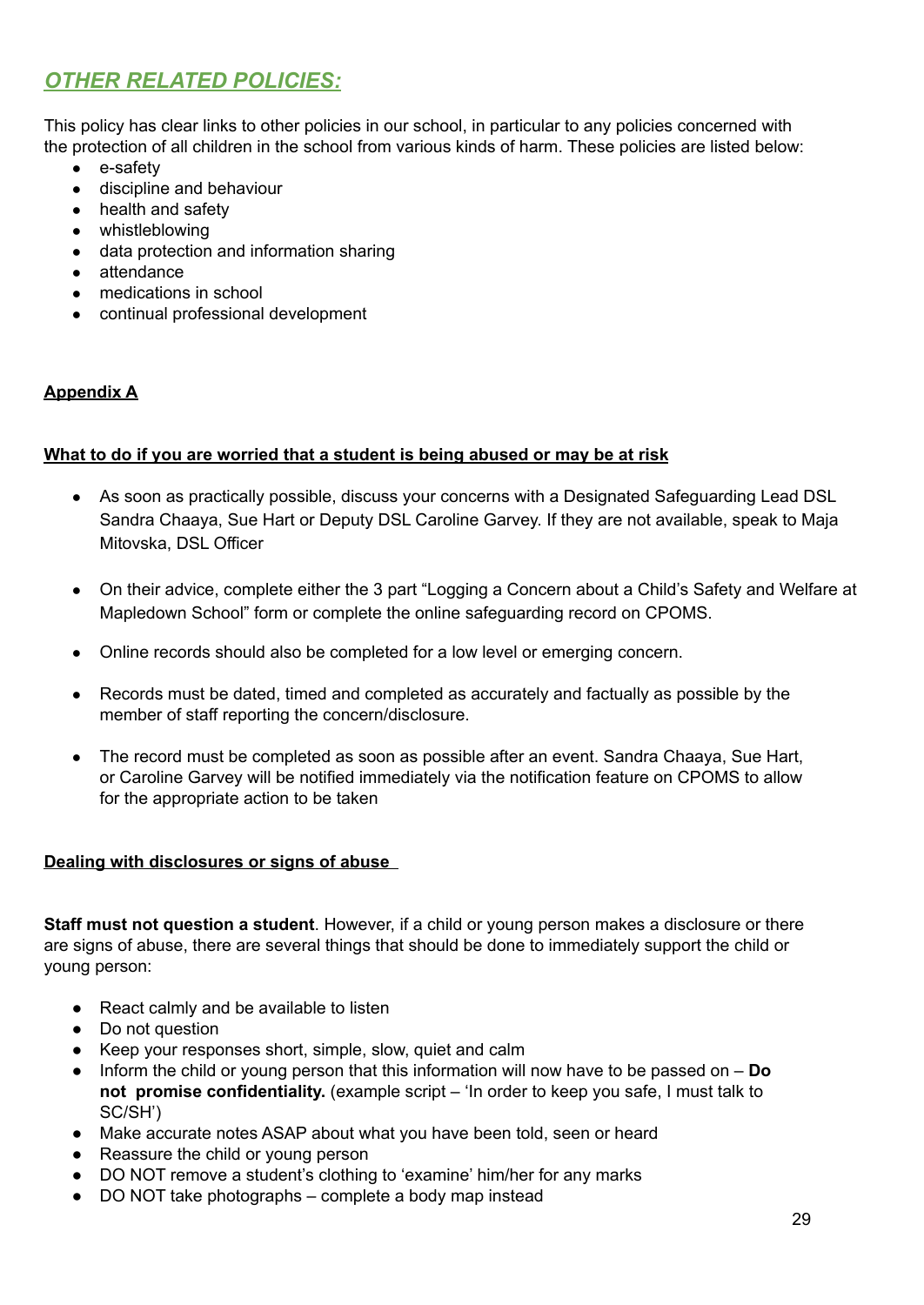- Do not stop a student who is freely recalling significant events
- Maintain the dignity of the student at all time
- Take note of and report to the DSL any unexplained marks on the child or young person.
- Provide privacy for manual handling and intimate care treatments.
- Staff working with individual children are advised to keep the door open, stay within sight of other adults, or to inform other staff where they will be, with whom and for how long
- Do not inform the parent/carer until you have spoken to the DSL

## **Safeguarding and Child protection issues are always treated as a priority.**

## **Failure to pass on information could put the student at further risk.**

## **Respect Confidentiality**

- Although you have a 'duty of care' to pass on any information regarding your concerns about abuse or suspected abuse to the Designated Safeguarding Lead, please respect the individual's right to confidentiality and do not share information of the disclosure unnecessarily to other staff unless you have been directed to do so by the DSL.
- Requests for information concerning Safeguarding and Child Protection issues by outside agencies should be referred to the DSL.
- Non-school staff e.g. bus escorts, medical agencies who communicate concerns in school will be directed to pass on information to their section head for referral as specified in Barnet's procedures

#### . **What happens after a concern has been raised**

- Having discussed concerns with you, the DSL will then take the appropriate action
- The action may require a situation to be monitored by class room staff, or for parents to be questioned via the school book. In cases where the student is thought have been abused or at risk, the DSL will refer to other agencies
- Many of the students at Mapledown have an allocated social worker and in this case the referral will be made to them. If they cannot be contacted the referral will be made to the duty social worker from the 0-25 Team.
- Where the student is not known to social services the DSL will liaise with the MASH, the police and the 0-25 Team where necessary.
- The DSL will make any formal referral by telephone and then in writing, before the end of the school day,
- When there is suspicion of significant harm to a child or young person and a referral is made, as much information as possible should be given about the child or young person and the family. Use of previous records (if available) may prove to be particularly useful in this respect.
- NB All referrals made to the MASH a by telephone, must then be followed up with the specified online written form within 24 hours and a copy kept on the confidential safeguarding file. A note must be made of the name of the Duty Social Worker and the time at which the call is made. If parents have not been informed about the referral being made or they have agreed to it being made, this must be reported to Social Services.
- Reports may be needed for Child Protection Case conferences or the criminal/civil courts. Consequently, records and reports should be:
- o factual (no opinions)
- o non-judgemental (no assumptions)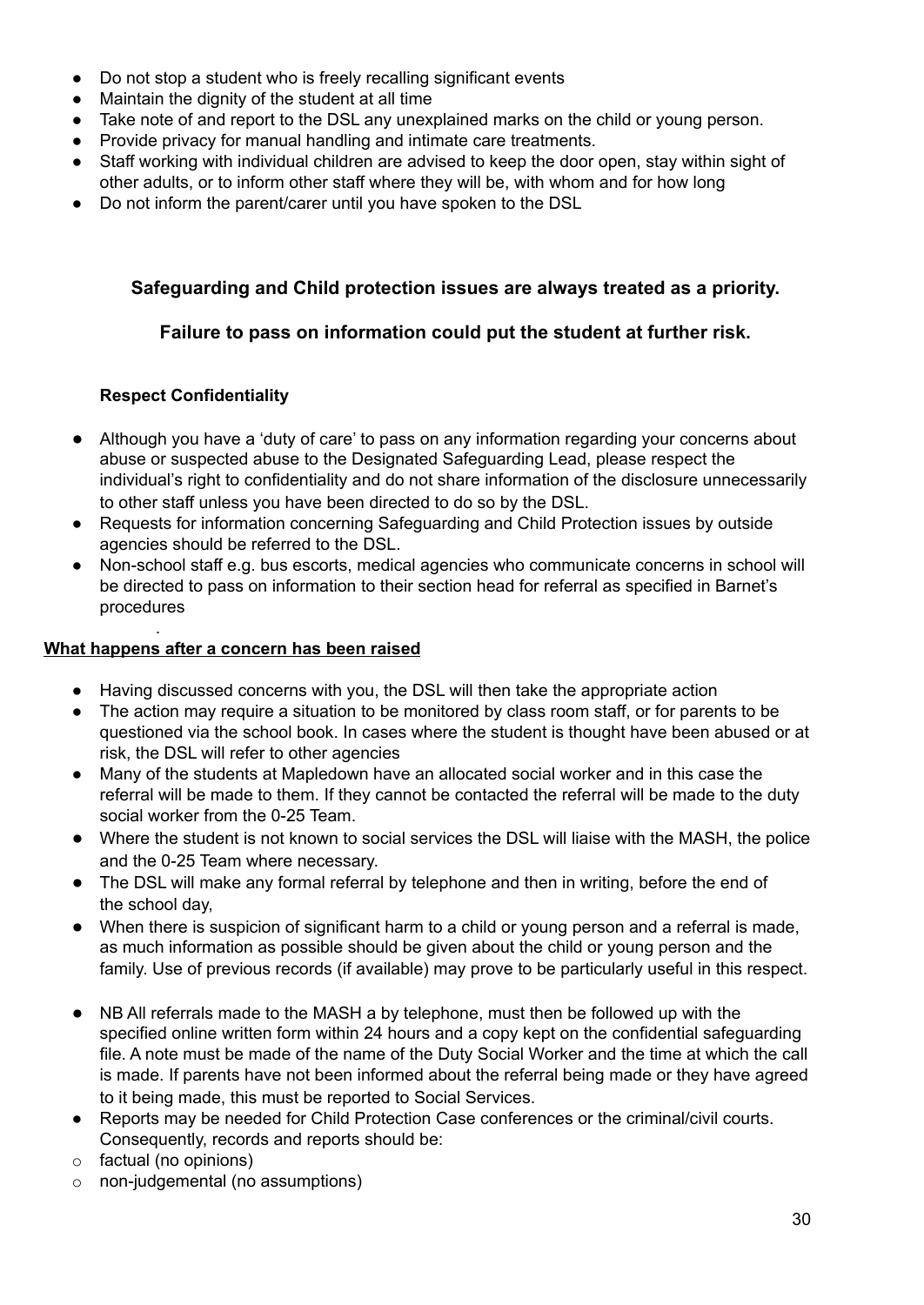- o clear
- o accurate
- o relevant

**It is very important that the outcomes to any concerns raised are recorded. Where a referral to social services has been made the DSL will maintain contact until an outcome is known.**

#### **Lower levels of Concern**

Classroom staff, the school office, the nursing team and the DSL will together monitor:

- poor attendance & punctuality
- concerns about appearance and dress, including personal care and hygiene,
- changed or unusual behaviour
- concerns about health and emotional well being
- deterioration in educational progress
- discussions with parents about concerns relating to their child or young person
- <span id="page-31-0"></span>● concerns about home conditions or situations

Where the on-line record for emerging concerns has been used, class teachers must ensure they complete all information including the outcome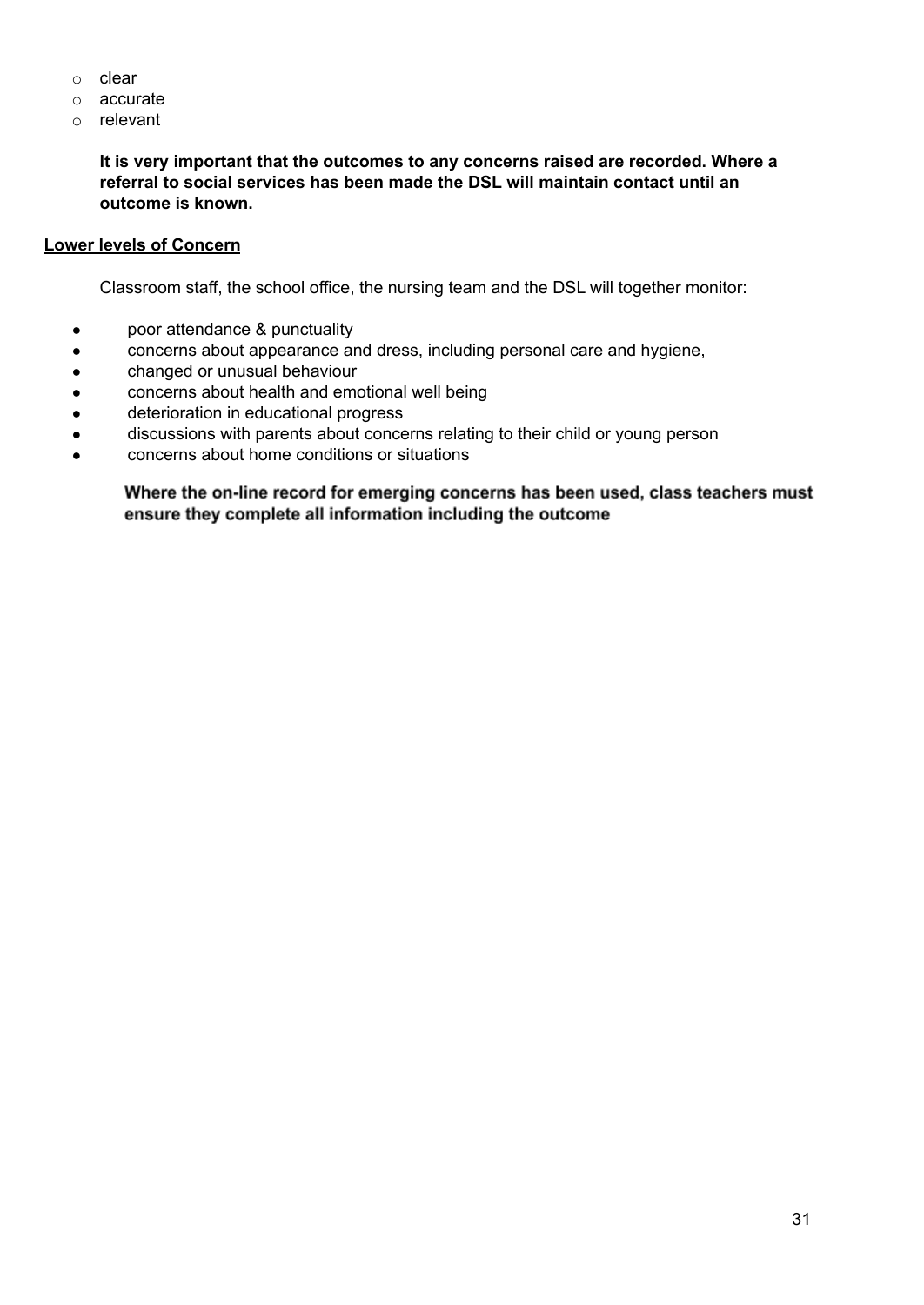## **Safeguarding Reporting Process**

The process outlined within the first section should be followed where a staff member has a safeguarding concern about a child or young person. Where a referral has been made, the process outlined in the 'After a referral is made' section should be followed.

The actions taken by the school are outlined in yellow, whereas actions taken by another agency are outlined in blue.

## **Before a referral is made**

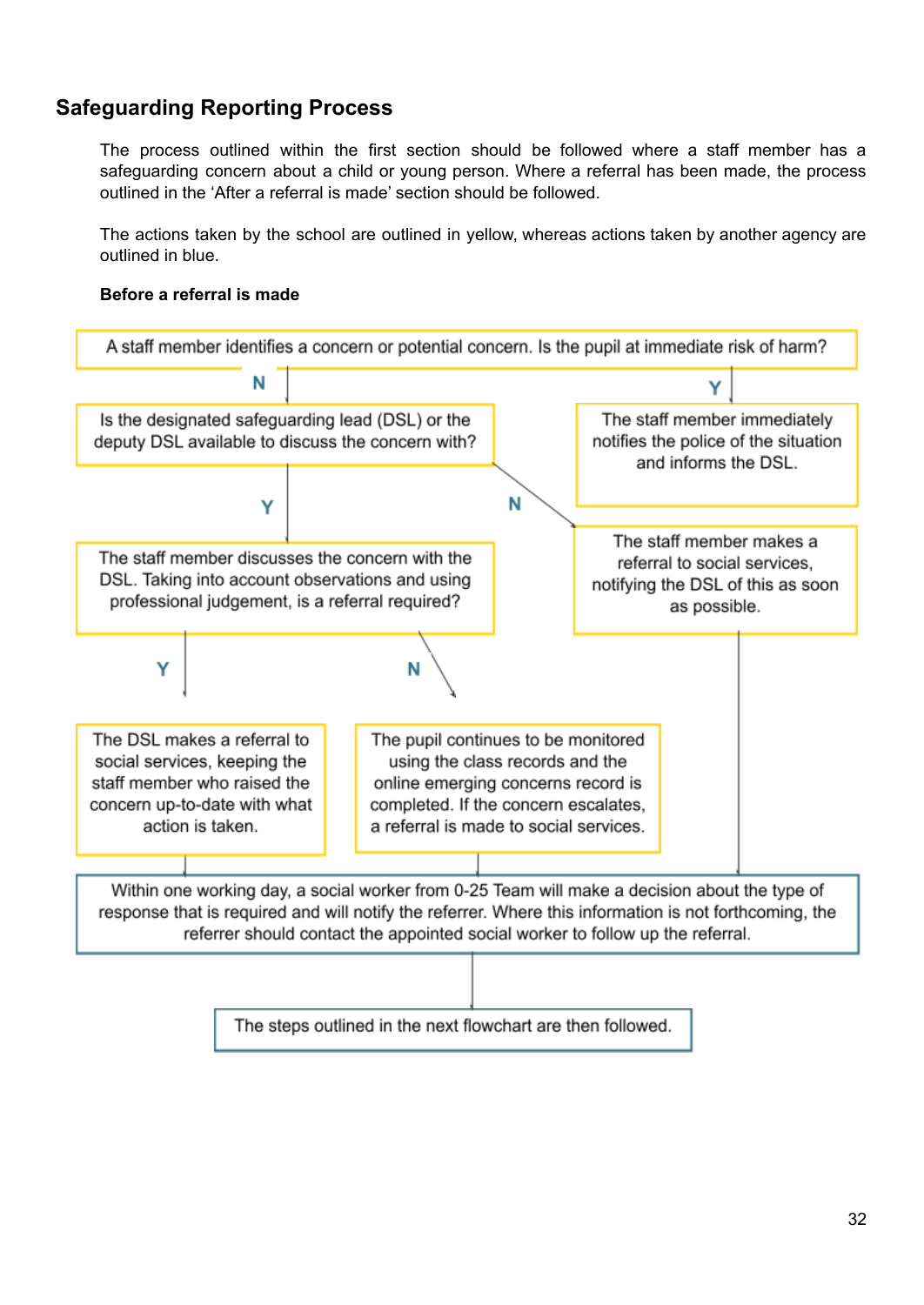#### **After a referral is made**



improves.